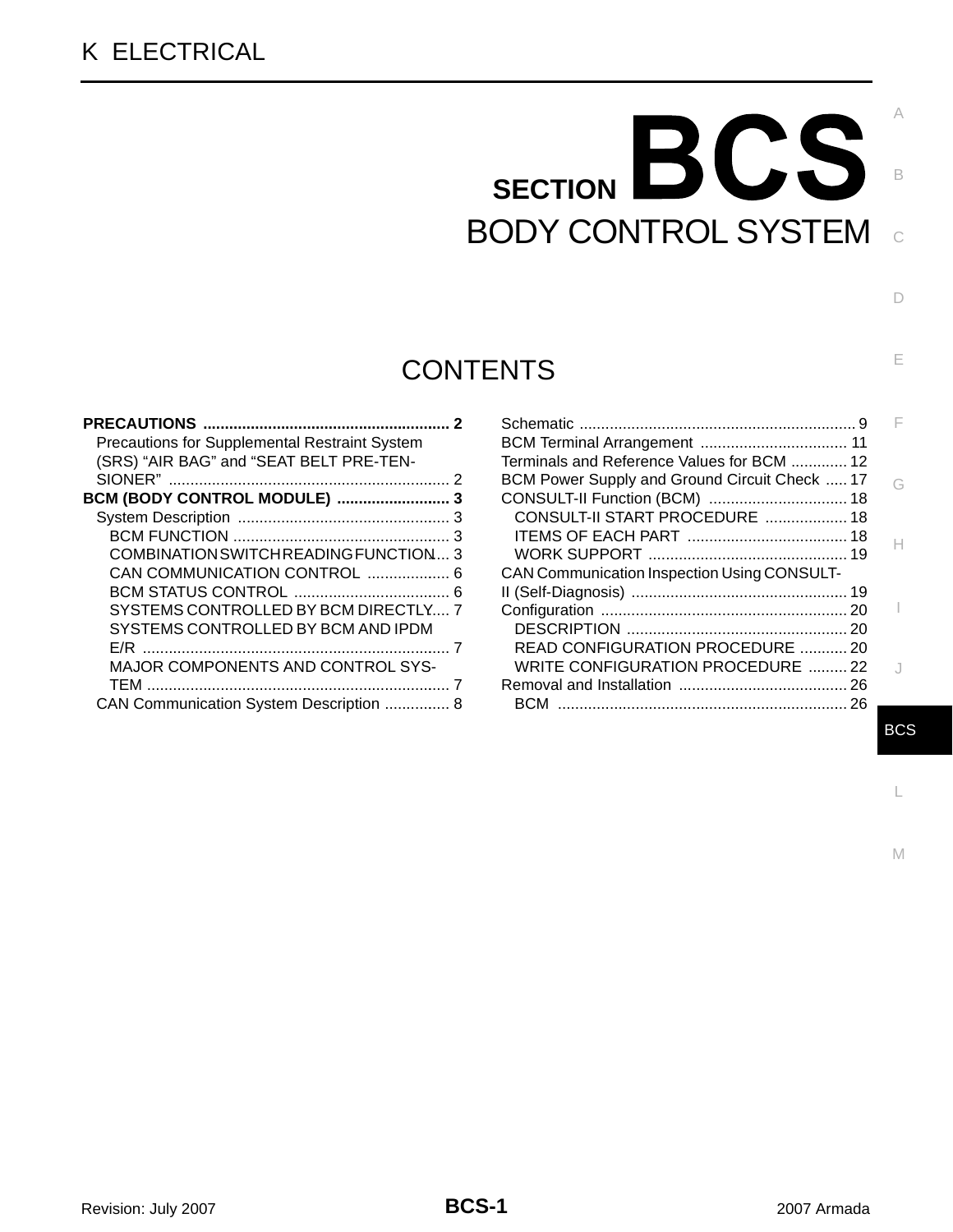## **PRECAUTIONS**

## <span id="page-1-0"></span>**PRECAUTIONS** PFP:00001

## <span id="page-1-1"></span>**Precautions for Supplemental Restraint System (SRS) "AIR BAG" and "SEAT BELT PRE-TENSIONER"**  $\frac{1}{\text{EKS}(0,0)}$

The Supplemental Restraint System such as "AIR BAG" and "SEAT BELT PRE-TENSIONER", used along with a front seat belt, helps to reduce the risk or severity of injury to the driver and front passenger for certain types of collision. This system includes seat belt switch inputs and dual stage front air bag modules. The SRS system uses the seat belt switches to determine the front air bag deployment, and may only deploy one front air bag, depending on the severity of a collision and whether the front occupants are belted or unbelted. Information necessary to service the system safely is included in the SRS and SB section of this Service Manual.

#### **WARNING:**

- **To avoid rendering the SRS inoperative, which could increase the risk of personal injury or death in the event of a collision which would result in air bag inflation, all maintenance must be performed by an authorized NISSAN/INFINITI dealer.**
- Improper maintenance, including incorrect removal and installation of the SRS, can lead to per**sonal injury caused by unintentional activation of the system. For removal of Spiral Cable and Air Bag Module, see the SRS section.**
- Do not use electrical test equipment on any circuit related to the SRS unless instructed to in this **Service Manual. SRS wiring harnesses can be identified by yellow and/or orange harnesses or harness connectors.**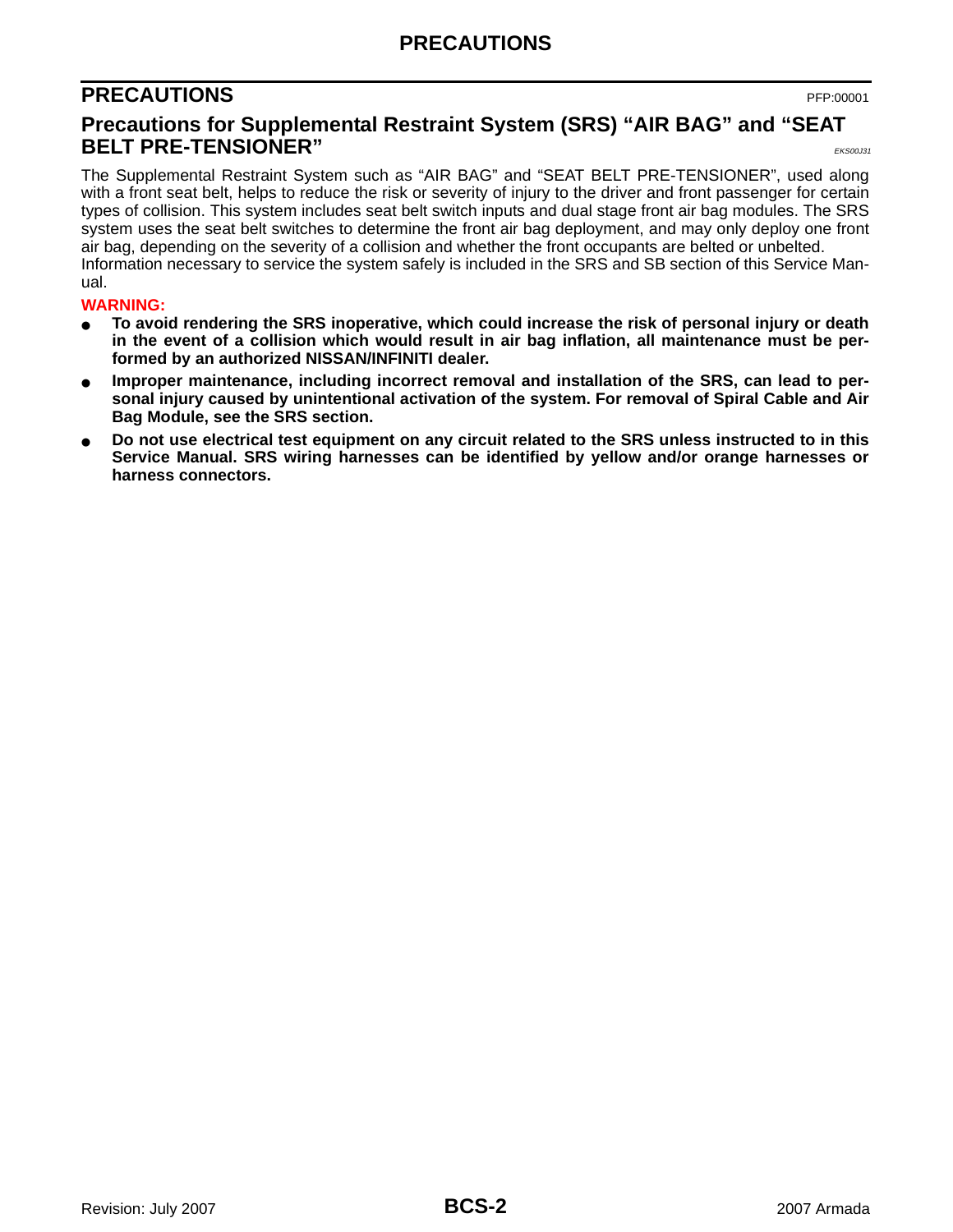## <span id="page-2-0"></span>**BCM (BODY CONTROL MODULE)** PFP:284B2

## <span id="page-2-1"></span>**System Description** EXACTER EXACTED A REPORT OF THE EXSOLUTION OF THE EXSOLUTION OF THE EXSOLUTION OF THE EXSOLUTION

BCM (body control module) controls the operation of various electrical units installed on the vehicle.

## <span id="page-2-2"></span>**BCM FUNCTION**

BCM has a combination switch reading function for reading the operation of combination switches (light, wiper washer, turn signal) in addition to the function for controlling the operation of various electrical components. Also, it functions as an interface that receives signals from the front air control, and sends signals to ECM using CAN communication.

## <span id="page-2-3"></span>**COMBINATION SWITCH READING FUNCTION**

- 1. Description
	- BCM reads combination switch (light, wiper) status, and controls various electrical components according to the results.
	- BCM reads information of a maximum of 20 switches by combining five output terminals (OUTPUT 1-5) and five input terminals (INPUT 1-5).
- 2. Operation description
	- BCM activates transistors of output terminals (OUTPUT 1-5) periodically and allows current to flow in turn.
	- If any (1 or more) of the switches are turned ON, circuit of output terminals (OUTPUT 1-5) and input terminals (INPUT 1-5) becomes active.
	- At this time, transistors of output terminals (OUTPUT 1-5) are activated to allow current to flow. When voltage of input terminals (INPUT 1-5) corresponding to that switch changes, interface in BCM detects voltage change and BCM determines that switch is ON.

|                                                                 | Combination switch                                   |                                     | <b>BCM</b>                                 |
|-----------------------------------------------------------------|------------------------------------------------------|-------------------------------------|--------------------------------------------|
| -റ<br>↷<br>п.<br><b>TURN RH</b><br>$\mathbf{I}$<br>$\mathbf{I}$ | -0<br>$\circ$<br>O<br>TURN LH<br><b>FR WIPER LOW</b> | O-<br>$\Omega$<br>FR WASHER         | Output 1                                   |
| <b>HEADLAMP1</b><br>$\mathbf{I}$                                | $\Omega$<br>$\circ$<br>PASSING<br>FR WIPER INT       | FR WIPER HI                         | Output 2                                   |
| -റ റ–<br>HI BEAM<br>$\mathbf{I}$                                | Ő.<br>HEADLAMP $2\frac{1}{2}$                        | <b>RR WASHER</b><br>INT VOLUME 1    | Output 3                                   |
| O.<br>$\circ$<br>$\times 1$                                     | AUTO LIGHT                                           | <b>RR WIPER INT</b><br>INT VOLUME 3 | Output 4                                   |
| $\mathbf{I}$<br>$\mathbf{I}$<br>$\mathbf{I}$                    | FR FOG                                               | <b>RR WIPER</b><br>INT VOLUME 2     | CPU<br>Output 5                            |
|                                                                 | <b>LIGHTING SW</b>                                   | <b>WIPER SW</b>                     | V <br>Input 1                              |
|                                                                 |                                                      |                                     | $\boxed{V}$ F<br>Input 2<br>$\overline{v}$ |
|                                                                 |                                                      |                                     | Input 3<br> VF <br>Input 4                 |
|                                                                 |                                                      |                                     | $ I/\mathsf{F} $<br>Input 5                |
|                                                                 |                                                      |                                     |                                            |
|                                                                 | <b>X1: LIGHTING SWITCH 1ST POSITION</b>              |                                     | <b>LIIA0757E</b>                           |

- 3. BCM Operation table of combination switch
	- BCM reads operation status of combination switch by the combination shown in the following table.

C

B

A

D

E

F

G

H

I

J

BCS

L

M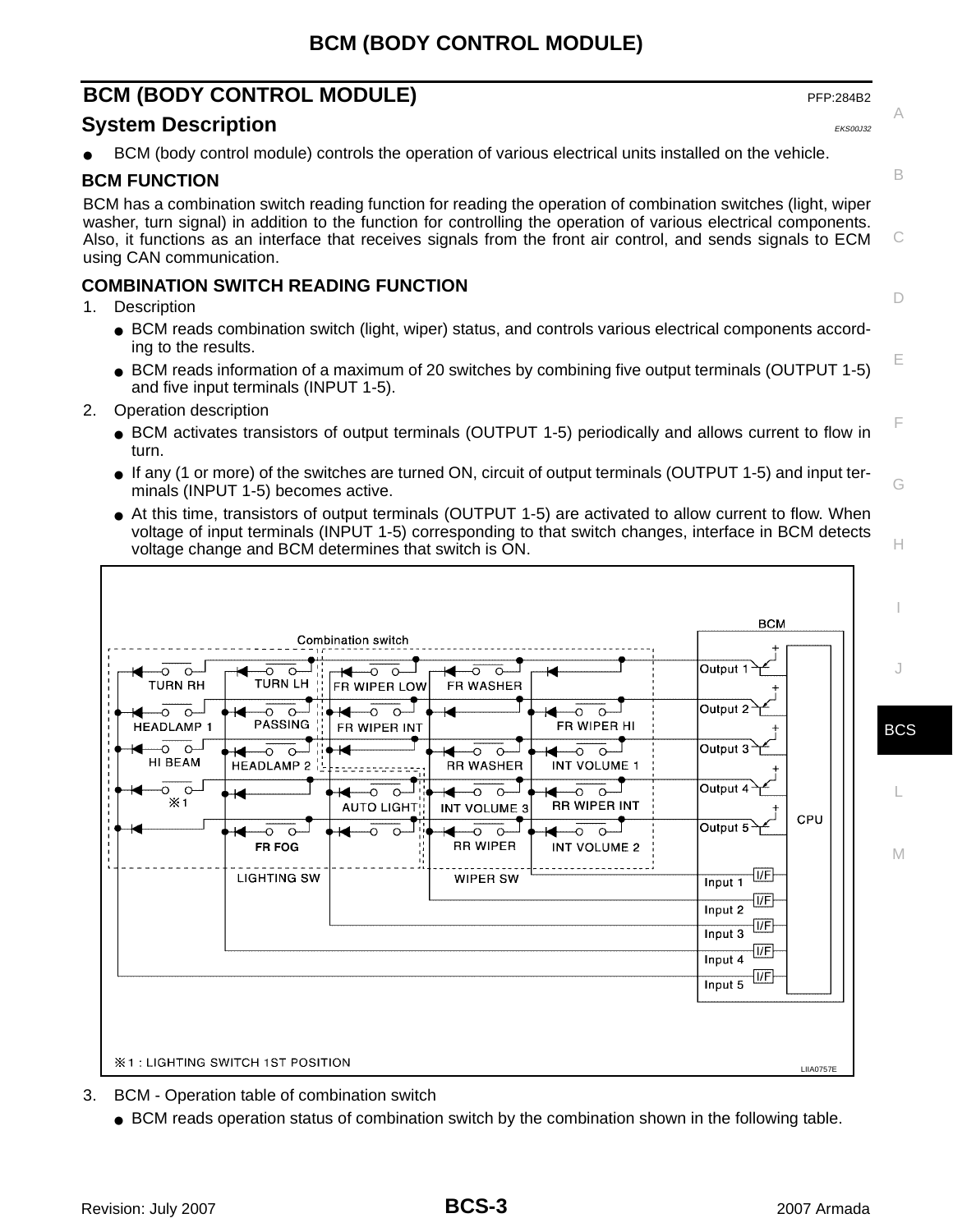|                                  | COMB SW<br><b>OUTPUT 1</b>    |                                    | COMB SW<br><b>OUTPUT 2</b>    |                                       | COMB SW<br><b>OUTPUT 3</b>          |                                      | COMB SW<br><b>OUTPUT 4</b>          |                                        | COMB SW<br><b>OUTPUT 5</b>          |                                      |
|----------------------------------|-------------------------------|------------------------------------|-------------------------------|---------------------------------------|-------------------------------------|--------------------------------------|-------------------------------------|----------------------------------------|-------------------------------------|--------------------------------------|
|                                  | ON                            | <b>OFF</b>                         | ON                            | OFF                                   | ON                                  | <b>OFF</b>                           | ON                                  | <b>OFF</b>                             | ON                                  | <b>OFF</b>                           |
| <b>COMB SW</b><br><b>INPUT 1</b> |                               |                                    | FR.<br><b>WIPER</b><br>HI ON  | FR.<br><b>WIPER</b><br>HI OFF         | <b>INT</b><br><b>VOLUME</b><br>1 ON | <b>INT</b><br><b>VOLUME</b><br>1 OFF | <b>RR</b><br><b>WIPER</b><br>INT ON | <b>RR</b><br><b>WIPER</b><br>INT OFF   | <b>INT</b><br><b>VOLUME</b><br>2 ON | <b>INT</b><br><b>VOLUME</b><br>2 OFF |
| COMB SW<br><b>INPUT 2</b>        | FR.<br>WASHER<br><b>ON</b>    | FR.<br><b>WASHER</b><br><b>OFF</b> |                               |                                       | <b>RR</b><br><b>WASHER</b><br>ON    | RR.<br>WASHER<br><b>OFF</b>          | <b>INT</b><br><b>VOLUME</b><br>3 ON | INT<br><b>VOLUME</b><br>3 OFF          | <b>RR</b><br>WIPER<br>ON            | RR.<br>WIPER<br><b>OFF</b>           |
| COMB SW<br><b>INPUT 3</b>        | FR.<br><b>WIPER</b><br>LOW ON | FR<br><b>WIPER</b><br>LOW OFF      | FR.<br><b>WIPER</b><br>INT ON | FR.<br><b>WIPER</b><br><b>INT OFF</b> |                                     |                                      | AUTO<br>LIGHT<br>ON                 | <b>AUTO</b><br>LIGHT<br><b>OFF</b>     |                                     |                                      |
| COMB SW<br><b>INPUT 4</b>        | <b>TURN LH</b><br><b>ON</b>   | <b>TURN LH</b><br>OFF              | <b>PASSING</b><br><b>ON</b>   | PASSING<br>OFF                        | HEAD-<br>LAMP<br>2 ON               | HEAD-<br>LAMP<br>2 OFF               |                                     |                                        | FR.<br><b>FOG</b><br>ON             | FR.<br><b>FOG</b><br><b>OFF</b>      |
| COMB SW<br><b>INPUT 5</b>        | <b>TURN RH</b><br>ON          | TURN RH<br><b>OFF</b>              | HEAD-<br>LAMP<br>1 ON         | HEAD-<br>LAMP<br>1 OFF                | HI<br>BEAM<br>ON                    | HI<br><b>BEAM</b><br>OFF             | <b>SW</b><br>$(1st)$ ON             | LIGHTING LIGHTING<br>SW<br>$(1st)$ OFF |                                     |                                      |

#### **NOTE:**

Headlamp has a dual system switch.

- 4. Example operation: (When lighting switch 1st position turned ON)
	- When lighting switch 1st position is turned ON, contact in combination switch turns ON. At this time if OUTPUT 4 transistor is activated, BCM detects that voltage changes in INPUT 5.
	- When OUTPUT 4 transistor is ON, BCM detects that voltage changes in INPUT 5, and judges lighting switch 1st position is ON. Then BCM sends tail lamp ON signal to IPDM E/R using CAN communication.
	- When OUTPUT 4 transistor is activated again, BCM detects that voltage changes in INPUT 5 and recognizes that lighting switch 1st position is continuously ON.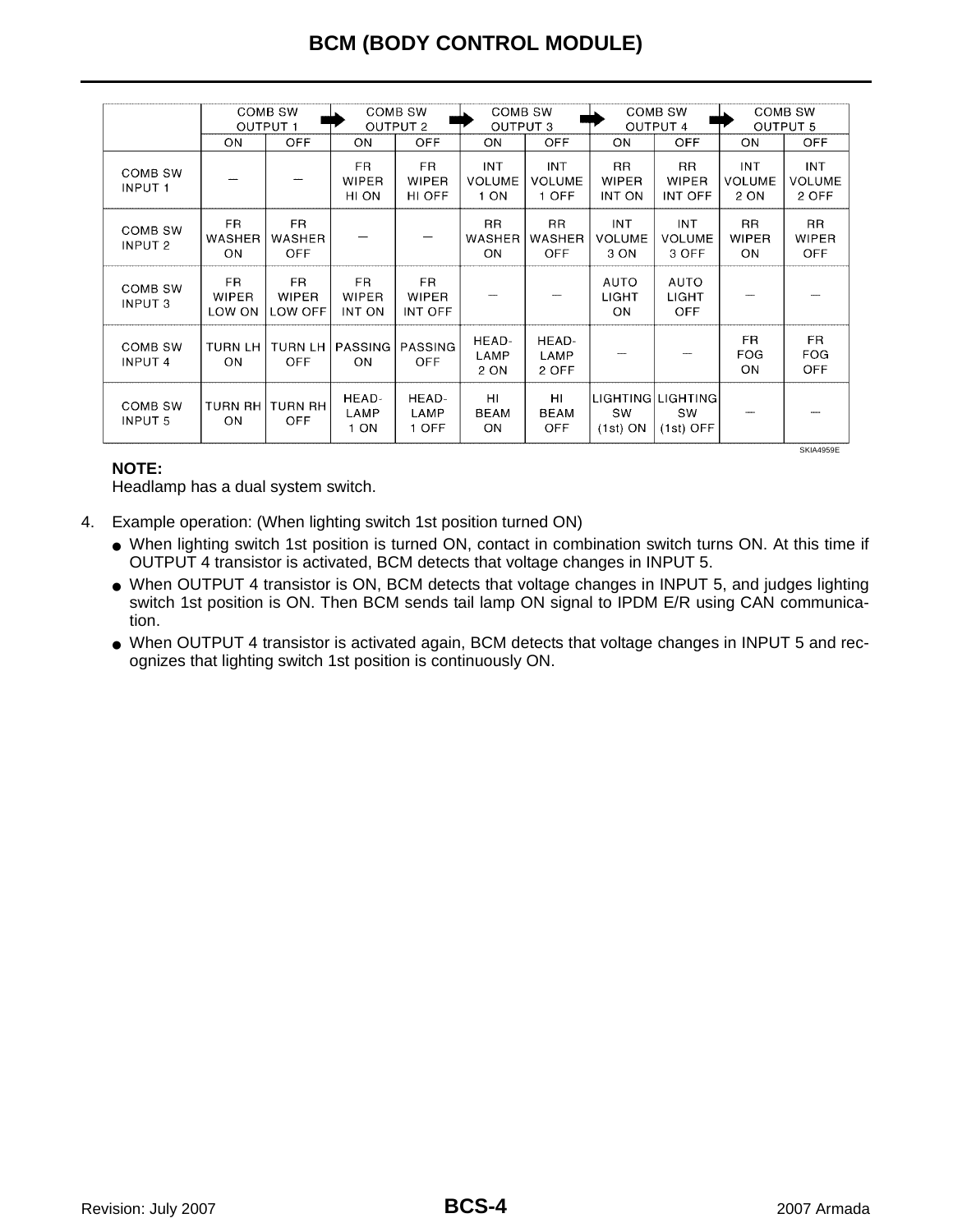|                         | Combination switch                                             |                                                 | <b>BCM</b>                                  |
|-------------------------|----------------------------------------------------------------|-------------------------------------------------|---------------------------------------------|
| -00-<br><b>TURN RH</b>  | -00<br>O<br>∩<br>TURN LH<br>FR WIPER LOW                       | $\circ$<br>$\circ$<br>FR WASHER                 | Output 1                                    |
| -00<br><b>HEADLAMP1</b> | $\circ$<br>$\circ$<br>$\circ$<br>−О<br>PASSING<br>FR WIPER INT | ∩<br>FR WIPER HI                                | Output 2                                    |
| ം പ<br>HI BEAM          | $\Omega$<br><b>HEADLAMP 2</b>                                  | <b>RR WASHER</b><br>INT VOLUME 1                | Output 3 <sup>-</sup><br>$\leftarrow$       |
| $\times 1$              | AUTO LIGHT                                                     | $\Omega$<br><b>RR WIPER INT</b><br>INT VOLUME 3 | Output 4<br>CPU                             |
|                         | $\circ$<br>$\circ$<br>FR FOG                                   | <b>RR WIPER</b><br>INT VOLUME 2                 | Output 5                                    |
|                         | <b>LIGHTING SW</b>                                             | WIPER SW                                        | $\overline{V}$<br>Input 1<br> V <br>Input 2 |
|                         |                                                                |                                                 | $\overline{\mathsf{IF}}$<br>Input 3<br> VF  |
|                         |                                                                | $\Rightarrow$                                   | Input 4<br> UF <br>Input 5                  |
|                         |                                                                |                                                 |                                             |

### **NOTE:**

Each OUTPUT terminal transistor is activated at 10ms intervals. Therefore, after a switch is turned ON, electrical loads are activated with a time delay. But this time delay is so short that it cannot be noticed.

5. Operation mode

• Combination switch reading function has operation modes as follows:

Normal status

● When BCM is not in sleep status, OUTPUT terminals (1-5) each turn ON-OFF every 10ms. Sleep status

M

L

C

A

B

D

E

F

G

H

I

J

BCS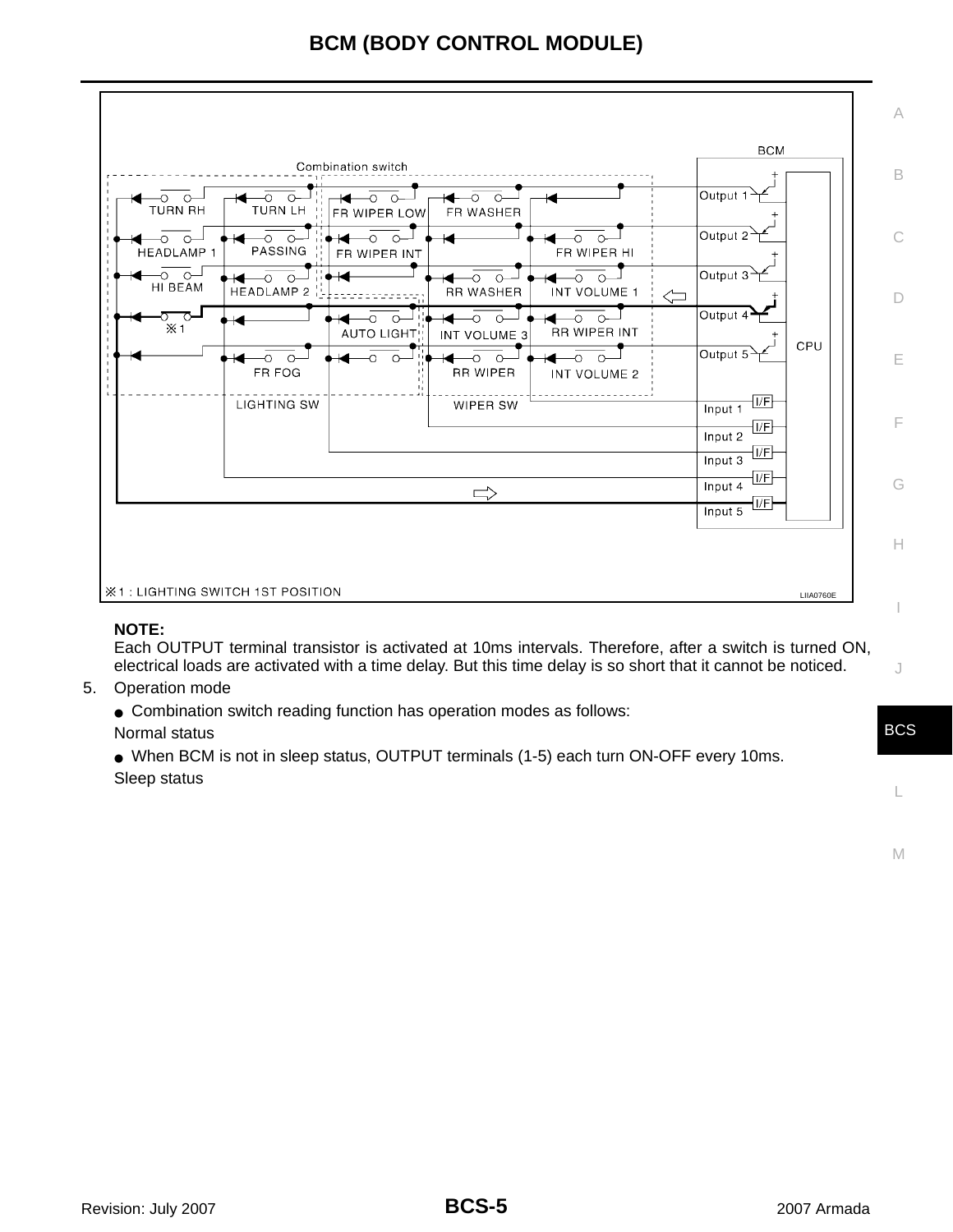● When BCM is in sleep mode, transistors of OUTPUT 1 and 5 stop the output, and BCM enters low-current-consumption mode. OUTPUTS (2, 3, and 4) turn ON-OFF at 60ms intervals, and receives lighting switch input only.

| Nomal<br>10ms<br>status<br>A:0.8ms<br>B:2ms | Sleep<br>60 <sub>ms</sub><br>A: MIN.0.5ms<br>status<br>B:0.8ms<br>C:2ms |
|---------------------------------------------|-------------------------------------------------------------------------|
| <b>B</b> i.                                 | B.                                                                      |
| ON                                          | <b>ON</b>                                                               |
| Output 1 OFF                                | Output 1 OFF                                                            |
| ON                                          | ON                                                                      |
| Output 2 OFF                                | Output 2 OFF                                                            |
| ON<br>Output 3 OFF                          | ON<br>Output 3 OFF<br>C:                                                |
| ON<br>Output 4 OFF<br>$B$ :                 | ON<br>Output 4 OFF                                                      |
| ON                                          | ON                                                                      |
| Output 5 OFF                                | Output 5 OFF                                                            |
| ON                                          | ON                                                                      |
| Input 1 OFF                                 | Input 1 OFF                                                             |
| ON                                          | ON                                                                      |
| Input 2 OFF                                 | Input 2 OFF                                                             |
| ON                                          | ON                                                                      |
| Input 3 OFF                                 | Input 3 OFF                                                             |
| ON                                          | ON                                                                      |
| Input 4 OFF                                 | Input 4 OFF                                                             |
| ON                                          | ON                                                                      |
| Input 5 OFF                                 | Input 5 OFF                                                             |
| Reading data                                | <b>WKIA4093E</b>                                                        |

## <span id="page-5-0"></span>**CAN COMMUNICATION CONTROL**

CAN communication allows a high rate of information through the two communication lines (CAN-L, CAN-H) connecting the various control units in the system. Each control unit transmits/receives data, but selectively reads required data only.

## <span id="page-5-1"></span>**BCM STATUS CONTROL**

BCM changes its status depending on the operation status in order to reduce power consumption.

- 1. CAN communication status
	- With ignition switch ON, CAN communicates with other control units normally.
	- Control by BCM is being operated properly.
	- When ignition switch is OFF, switching to sleep mode is possible.
	- Even when ignition switch is OFF, if CAN communication with IPDM E/R and combination meter is active, CAN communication status is active.
- 2. Sleep transient status
	- This status shuts down CAN communication when ignition switch is turned OFF.
	- It transmits sleep request signal to IPDM E/R and combination meter.
	- Two seconds after CAN communication of all control units stops, CAN communication switches to inactive status.
- 3. CAN communication inactive status
	- With ignition switch OFF, CAN communication is not active.
	- With ignition switch OFF, control performed only by BCM is active.
	- Three seconds after CAN communication of all control units stops, CAN communication switches to inactive status.
- 4. Sleep status

Revision: July 2007 **2007** 2007 **2007** 2007 Armada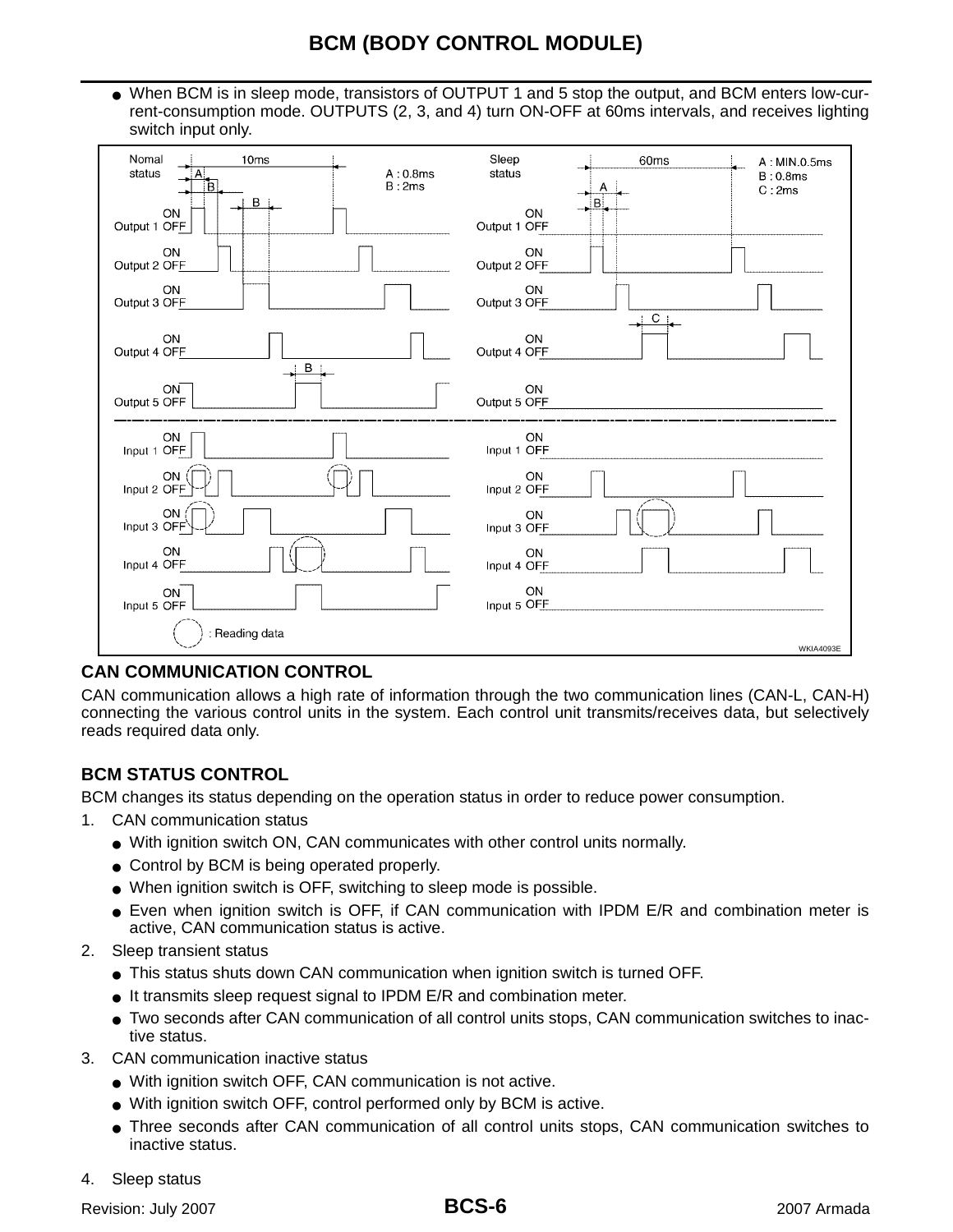<span id="page-6-0"></span>

| A<br>• CAN communication is not active.<br>• When CAN communication operation is detected, it switches to CAN communication status.<br>When a state of the following switches changes, it switches to CAN communication state:<br>B.<br>Ignition switch<br>Key switch (insert)<br>- Hazard switch<br>C<br>Main door lock/unlock switch<br>- Front door switch (LH, RH)<br>- Rear door switch (LH, RH)<br>D<br>Back door switch (without power back door)<br>Back door latch (door ajar switch) (with power back door)<br>Е<br>Combination switch (passing, lighting switch 1st position, front fog lamp)<br>Keyfob (lock/unlock signal)<br>- Front door lock assembly LH (key cylinder switch)<br>F<br>• When control performed only by BCM is required by switch, it shifts to CAN communication inactive<br>mode.<br>• Status of combination switch reading function is changed.<br>G<br><b>SYSTEMS CONTROLLED BY BCM DIRECTLY</b><br>Power door lock system. Refer to <b>BL-16, "POWER DOOR LOCK SYSTEM"</b> .<br>$\bullet$<br>Remote keyless entry system. Refer to <b>BL-37, "REMOTE KEYLESS ENTRY SYSTEM"</b> .<br>H.<br>$\bullet$<br>Power window system. Refer to GW-16, "POWER WINDOW SYSTEM" . NOTE<br>$\bullet$<br>Sunroof system. Refer to RF-10, "SUNROOF" NOTE<br>$\bullet$<br>Room lamp timer. Refer to LT-107, "INTERIOR ROOM LAMP".<br>$\bullet$<br>Warning chime system. Refer to <b>DI-37, "WARNING CHIME"</b> .<br>$\bullet$<br>Turn signal and hazard warning lamps system. Refer to LT-60, "TURN SIGNAL AND HAZARD WARNING<br>$\bullet$<br>LAMPS".<br>Trailer turn signal and hazard warning lamps system (if equipped). Refer to LT-99, "TRAILER TOW".<br>$\bullet$<br>Rear wiper and washer system. Refer to WW-29, "REAR WIPER AND WASHER SYSTEM".<br><b>BCS</b><br><b>NOTE:</b><br>Power supply only. No system control.<br><b>SYSTEMS CONTROLLED BY BCM AND IPDM E/R</b><br>Panic system. Refer to <b>BL-37, "REMOTE KEYLESS ENTRY SYSTEM"</b> .<br>Vehicle security system. Refer to <b>BL-64, "VEHICLE SECURITY (THEFT WARNING) SYSTEM"</b> .<br>$\bullet$<br>M<br>NVIS (NATS) system. Refer to <b>BL-125, "NVIS(NISSAN Vehicle Immobilizer System-NATS)"</b> .<br>Headlamp, daytime light, front fog lamp, tail lamp, auto light and battery saver control systems. Refer to<br>$\bullet$<br>LT-5, "HEADLAMP (FOR USA)", LT-28, "HEADLAMP (FOR CANADA) - DAYTIME LIGHT SYSTEM -",<br>LT-51, "FRONT FOG LAMP", LT-86, "PARKING, LICENSE PLATE AND TAIL LAMPS", or LT-40, "AUTO<br>LIGHT SYSTEM" . | • BCM is activated with low current consumption mode. |  |
|--------------------------------------------------------------------------------------------------------------------------------------------------------------------------------------------------------------------------------------------------------------------------------------------------------------------------------------------------------------------------------------------------------------------------------------------------------------------------------------------------------------------------------------------------------------------------------------------------------------------------------------------------------------------------------------------------------------------------------------------------------------------------------------------------------------------------------------------------------------------------------------------------------------------------------------------------------------------------------------------------------------------------------------------------------------------------------------------------------------------------------------------------------------------------------------------------------------------------------------------------------------------------------------------------------------------------------------------------------------------------------------------------------------------------------------------------------------------------------------------------------------------------------------------------------------------------------------------------------------------------------------------------------------------------------------------------------------------------------------------------------------------------------------------------------------------------------------------------------------------------------------------------------------------------------------------------------------------------------------------------------------------------------------------------------------------------------------------------------------------------------------------------------------------------------------------------------------------------------------------------------------------------------------------------------------------------------------------------------------------------------------------------------------------------------------------------------------------------------------------------------------------------------|-------------------------------------------------------|--|
|                                                                                                                                                                                                                                                                                                                                                                                                                                                                                                                                                                                                                                                                                                                                                                                                                                                                                                                                                                                                                                                                                                                                                                                                                                                                                                                                                                                                                                                                                                                                                                                                                                                                                                                                                                                                                                                                                                                                                                                                                                                                                                                                                                                                                                                                                                                                                                                                                                                                                                                                |                                                       |  |
|                                                                                                                                                                                                                                                                                                                                                                                                                                                                                                                                                                                                                                                                                                                                                                                                                                                                                                                                                                                                                                                                                                                                                                                                                                                                                                                                                                                                                                                                                                                                                                                                                                                                                                                                                                                                                                                                                                                                                                                                                                                                                                                                                                                                                                                                                                                                                                                                                                                                                                                                |                                                       |  |
|                                                                                                                                                                                                                                                                                                                                                                                                                                                                                                                                                                                                                                                                                                                                                                                                                                                                                                                                                                                                                                                                                                                                                                                                                                                                                                                                                                                                                                                                                                                                                                                                                                                                                                                                                                                                                                                                                                                                                                                                                                                                                                                                                                                                                                                                                                                                                                                                                                                                                                                                |                                                       |  |
|                                                                                                                                                                                                                                                                                                                                                                                                                                                                                                                                                                                                                                                                                                                                                                                                                                                                                                                                                                                                                                                                                                                                                                                                                                                                                                                                                                                                                                                                                                                                                                                                                                                                                                                                                                                                                                                                                                                                                                                                                                                                                                                                                                                                                                                                                                                                                                                                                                                                                                                                |                                                       |  |
|                                                                                                                                                                                                                                                                                                                                                                                                                                                                                                                                                                                                                                                                                                                                                                                                                                                                                                                                                                                                                                                                                                                                                                                                                                                                                                                                                                                                                                                                                                                                                                                                                                                                                                                                                                                                                                                                                                                                                                                                                                                                                                                                                                                                                                                                                                                                                                                                                                                                                                                                |                                                       |  |
|                                                                                                                                                                                                                                                                                                                                                                                                                                                                                                                                                                                                                                                                                                                                                                                                                                                                                                                                                                                                                                                                                                                                                                                                                                                                                                                                                                                                                                                                                                                                                                                                                                                                                                                                                                                                                                                                                                                                                                                                                                                                                                                                                                                                                                                                                                                                                                                                                                                                                                                                |                                                       |  |
|                                                                                                                                                                                                                                                                                                                                                                                                                                                                                                                                                                                                                                                                                                                                                                                                                                                                                                                                                                                                                                                                                                                                                                                                                                                                                                                                                                                                                                                                                                                                                                                                                                                                                                                                                                                                                                                                                                                                                                                                                                                                                                                                                                                                                                                                                                                                                                                                                                                                                                                                |                                                       |  |
|                                                                                                                                                                                                                                                                                                                                                                                                                                                                                                                                                                                                                                                                                                                                                                                                                                                                                                                                                                                                                                                                                                                                                                                                                                                                                                                                                                                                                                                                                                                                                                                                                                                                                                                                                                                                                                                                                                                                                                                                                                                                                                                                                                                                                                                                                                                                                                                                                                                                                                                                |                                                       |  |
|                                                                                                                                                                                                                                                                                                                                                                                                                                                                                                                                                                                                                                                                                                                                                                                                                                                                                                                                                                                                                                                                                                                                                                                                                                                                                                                                                                                                                                                                                                                                                                                                                                                                                                                                                                                                                                                                                                                                                                                                                                                                                                                                                                                                                                                                                                                                                                                                                                                                                                                                |                                                       |  |
|                                                                                                                                                                                                                                                                                                                                                                                                                                                                                                                                                                                                                                                                                                                                                                                                                                                                                                                                                                                                                                                                                                                                                                                                                                                                                                                                                                                                                                                                                                                                                                                                                                                                                                                                                                                                                                                                                                                                                                                                                                                                                                                                                                                                                                                                                                                                                                                                                                                                                                                                |                                                       |  |
|                                                                                                                                                                                                                                                                                                                                                                                                                                                                                                                                                                                                                                                                                                                                                                                                                                                                                                                                                                                                                                                                                                                                                                                                                                                                                                                                                                                                                                                                                                                                                                                                                                                                                                                                                                                                                                                                                                                                                                                                                                                                                                                                                                                                                                                                                                                                                                                                                                                                                                                                |                                                       |  |
|                                                                                                                                                                                                                                                                                                                                                                                                                                                                                                                                                                                                                                                                                                                                                                                                                                                                                                                                                                                                                                                                                                                                                                                                                                                                                                                                                                                                                                                                                                                                                                                                                                                                                                                                                                                                                                                                                                                                                                                                                                                                                                                                                                                                                                                                                                                                                                                                                                                                                                                                |                                                       |  |
|                                                                                                                                                                                                                                                                                                                                                                                                                                                                                                                                                                                                                                                                                                                                                                                                                                                                                                                                                                                                                                                                                                                                                                                                                                                                                                                                                                                                                                                                                                                                                                                                                                                                                                                                                                                                                                                                                                                                                                                                                                                                                                                                                                                                                                                                                                                                                                                                                                                                                                                                |                                                       |  |
|                                                                                                                                                                                                                                                                                                                                                                                                                                                                                                                                                                                                                                                                                                                                                                                                                                                                                                                                                                                                                                                                                                                                                                                                                                                                                                                                                                                                                                                                                                                                                                                                                                                                                                                                                                                                                                                                                                                                                                                                                                                                                                                                                                                                                                                                                                                                                                                                                                                                                                                                |                                                       |  |
|                                                                                                                                                                                                                                                                                                                                                                                                                                                                                                                                                                                                                                                                                                                                                                                                                                                                                                                                                                                                                                                                                                                                                                                                                                                                                                                                                                                                                                                                                                                                                                                                                                                                                                                                                                                                                                                                                                                                                                                                                                                                                                                                                                                                                                                                                                                                                                                                                                                                                                                                |                                                       |  |
|                                                                                                                                                                                                                                                                                                                                                                                                                                                                                                                                                                                                                                                                                                                                                                                                                                                                                                                                                                                                                                                                                                                                                                                                                                                                                                                                                                                                                                                                                                                                                                                                                                                                                                                                                                                                                                                                                                                                                                                                                                                                                                                                                                                                                                                                                                                                                                                                                                                                                                                                |                                                       |  |
|                                                                                                                                                                                                                                                                                                                                                                                                                                                                                                                                                                                                                                                                                                                                                                                                                                                                                                                                                                                                                                                                                                                                                                                                                                                                                                                                                                                                                                                                                                                                                                                                                                                                                                                                                                                                                                                                                                                                                                                                                                                                                                                                                                                                                                                                                                                                                                                                                                                                                                                                |                                                       |  |
|                                                                                                                                                                                                                                                                                                                                                                                                                                                                                                                                                                                                                                                                                                                                                                                                                                                                                                                                                                                                                                                                                                                                                                                                                                                                                                                                                                                                                                                                                                                                                                                                                                                                                                                                                                                                                                                                                                                                                                                                                                                                                                                                                                                                                                                                                                                                                                                                                                                                                                                                |                                                       |  |
|                                                                                                                                                                                                                                                                                                                                                                                                                                                                                                                                                                                                                                                                                                                                                                                                                                                                                                                                                                                                                                                                                                                                                                                                                                                                                                                                                                                                                                                                                                                                                                                                                                                                                                                                                                                                                                                                                                                                                                                                                                                                                                                                                                                                                                                                                                                                                                                                                                                                                                                                |                                                       |  |
|                                                                                                                                                                                                                                                                                                                                                                                                                                                                                                                                                                                                                                                                                                                                                                                                                                                                                                                                                                                                                                                                                                                                                                                                                                                                                                                                                                                                                                                                                                                                                                                                                                                                                                                                                                                                                                                                                                                                                                                                                                                                                                                                                                                                                                                                                                                                                                                                                                                                                                                                |                                                       |  |
|                                                                                                                                                                                                                                                                                                                                                                                                                                                                                                                                                                                                                                                                                                                                                                                                                                                                                                                                                                                                                                                                                                                                                                                                                                                                                                                                                                                                                                                                                                                                                                                                                                                                                                                                                                                                                                                                                                                                                                                                                                                                                                                                                                                                                                                                                                                                                                                                                                                                                                                                |                                                       |  |
|                                                                                                                                                                                                                                                                                                                                                                                                                                                                                                                                                                                                                                                                                                                                                                                                                                                                                                                                                                                                                                                                                                                                                                                                                                                                                                                                                                                                                                                                                                                                                                                                                                                                                                                                                                                                                                                                                                                                                                                                                                                                                                                                                                                                                                                                                                                                                                                                                                                                                                                                |                                                       |  |
|                                                                                                                                                                                                                                                                                                                                                                                                                                                                                                                                                                                                                                                                                                                                                                                                                                                                                                                                                                                                                                                                                                                                                                                                                                                                                                                                                                                                                                                                                                                                                                                                                                                                                                                                                                                                                                                                                                                                                                                                                                                                                                                                                                                                                                                                                                                                                                                                                                                                                                                                |                                                       |  |
|                                                                                                                                                                                                                                                                                                                                                                                                                                                                                                                                                                                                                                                                                                                                                                                                                                                                                                                                                                                                                                                                                                                                                                                                                                                                                                                                                                                                                                                                                                                                                                                                                                                                                                                                                                                                                                                                                                                                                                                                                                                                                                                                                                                                                                                                                                                                                                                                                                                                                                                                |                                                       |  |
|                                                                                                                                                                                                                                                                                                                                                                                                                                                                                                                                                                                                                                                                                                                                                                                                                                                                                                                                                                                                                                                                                                                                                                                                                                                                                                                                                                                                                                                                                                                                                                                                                                                                                                                                                                                                                                                                                                                                                                                                                                                                                                                                                                                                                                                                                                                                                                                                                                                                                                                                |                                                       |  |
|                                                                                                                                                                                                                                                                                                                                                                                                                                                                                                                                                                                                                                                                                                                                                                                                                                                                                                                                                                                                                                                                                                                                                                                                                                                                                                                                                                                                                                                                                                                                                                                                                                                                                                                                                                                                                                                                                                                                                                                                                                                                                                                                                                                                                                                                                                                                                                                                                                                                                                                                |                                                       |  |
|                                                                                                                                                                                                                                                                                                                                                                                                                                                                                                                                                                                                                                                                                                                                                                                                                                                                                                                                                                                                                                                                                                                                                                                                                                                                                                                                                                                                                                                                                                                                                                                                                                                                                                                                                                                                                                                                                                                                                                                                                                                                                                                                                                                                                                                                                                                                                                                                                                                                                                                                |                                                       |  |
|                                                                                                                                                                                                                                                                                                                                                                                                                                                                                                                                                                                                                                                                                                                                                                                                                                                                                                                                                                                                                                                                                                                                                                                                                                                                                                                                                                                                                                                                                                                                                                                                                                                                                                                                                                                                                                                                                                                                                                                                                                                                                                                                                                                                                                                                                                                                                                                                                                                                                                                                |                                                       |  |
|                                                                                                                                                                                                                                                                                                                                                                                                                                                                                                                                                                                                                                                                                                                                                                                                                                                                                                                                                                                                                                                                                                                                                                                                                                                                                                                                                                                                                                                                                                                                                                                                                                                                                                                                                                                                                                                                                                                                                                                                                                                                                                                                                                                                                                                                                                                                                                                                                                                                                                                                |                                                       |  |
|                                                                                                                                                                                                                                                                                                                                                                                                                                                                                                                                                                                                                                                                                                                                                                                                                                                                                                                                                                                                                                                                                                                                                                                                                                                                                                                                                                                                                                                                                                                                                                                                                                                                                                                                                                                                                                                                                                                                                                                                                                                                                                                                                                                                                                                                                                                                                                                                                                                                                                                                |                                                       |  |
|                                                                                                                                                                                                                                                                                                                                                                                                                                                                                                                                                                                                                                                                                                                                                                                                                                                                                                                                                                                                                                                                                                                                                                                                                                                                                                                                                                                                                                                                                                                                                                                                                                                                                                                                                                                                                                                                                                                                                                                                                                                                                                                                                                                                                                                                                                                                                                                                                                                                                                                                |                                                       |  |
|                                                                                                                                                                                                                                                                                                                                                                                                                                                                                                                                                                                                                                                                                                                                                                                                                                                                                                                                                                                                                                                                                                                                                                                                                                                                                                                                                                                                                                                                                                                                                                                                                                                                                                                                                                                                                                                                                                                                                                                                                                                                                                                                                                                                                                                                                                                                                                                                                                                                                                                                |                                                       |  |
|                                                                                                                                                                                                                                                                                                                                                                                                                                                                                                                                                                                                                                                                                                                                                                                                                                                                                                                                                                                                                                                                                                                                                                                                                                                                                                                                                                                                                                                                                                                                                                                                                                                                                                                                                                                                                                                                                                                                                                                                                                                                                                                                                                                                                                                                                                                                                                                                                                                                                                                                |                                                       |  |
| Front wiper and washer system. Refer to WW-4, "FRONT WIPER AND WASHER SYSTEM".                                                                                                                                                                                                                                                                                                                                                                                                                                                                                                                                                                                                                                                                                                                                                                                                                                                                                                                                                                                                                                                                                                                                                                                                                                                                                                                                                                                                                                                                                                                                                                                                                                                                                                                                                                                                                                                                                                                                                                                                                                                                                                                                                                                                                                                                                                                                                                                                                                                 |                                                       |  |
| Rear window defogger system. Refer to GW-68, "REAR WINDOW DEFOGGER".                                                                                                                                                                                                                                                                                                                                                                                                                                                                                                                                                                                                                                                                                                                                                                                                                                                                                                                                                                                                                                                                                                                                                                                                                                                                                                                                                                                                                                                                                                                                                                                                                                                                                                                                                                                                                                                                                                                                                                                                                                                                                                                                                                                                                                                                                                                                                                                                                                                           |                                                       |  |

## <span id="page-6-2"></span><span id="page-6-1"></span>**MAJOR COMPONENTS AND CONTROL SYSTEM**

| System                      | Input                                                                                         | Output                                                                             |
|-----------------------------|-----------------------------------------------------------------------------------------------|------------------------------------------------------------------------------------|
| Remote keyless entry system | Remote keyless entry receiver (keyfob)                                                        | • All door locking actuators<br>• Back door opener actuator<br>• Turn signal lamps |
| Power door lock system      | • Front power door lock/unlock switch (LH, RH)<br>• All door switches<br>$\bullet$ Key switch | All door locking actuators                                                         |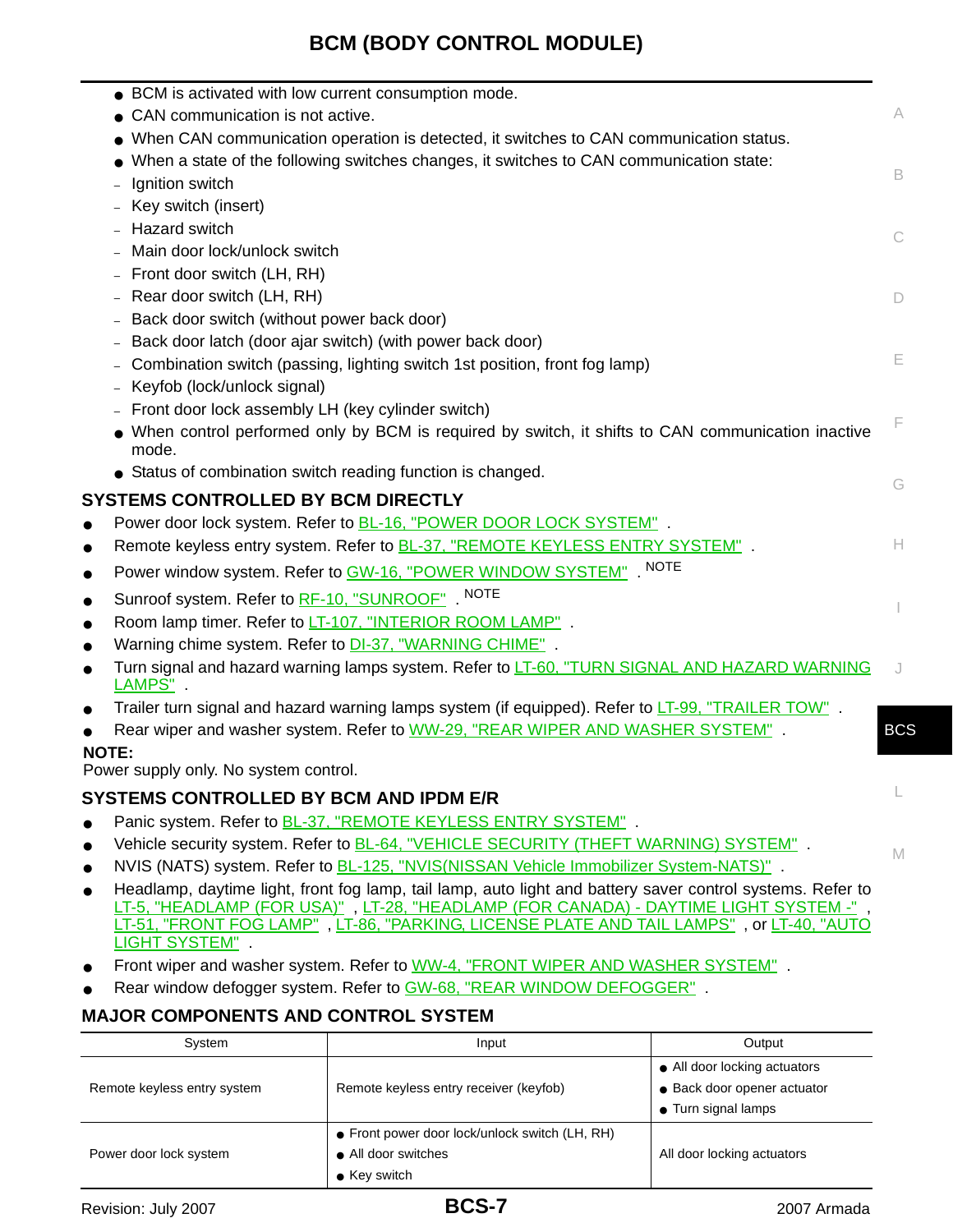| System                                                                                           | Input                                                                                                                                                                                                                      | Output                                             |
|--------------------------------------------------------------------------------------------------|----------------------------------------------------------------------------------------------------------------------------------------------------------------------------------------------------------------------------|----------------------------------------------------|
| Power supply [ignition (IGN)/retained<br>accessory power (RAP)] to power win-<br>dow and sunroof | IGN/RAP supply                                                                                                                                                                                                             | Power supply to power window and<br>sunroof system |
| Power supply (BAT) to power window<br>and sunroof                                                | Battery power supply                                                                                                                                                                                                       | Power supply to power window and<br>sunroof system |
| Panic alarm                                                                                      | • Key switch<br>• Remote keyless entry receiver (keyfob)                                                                                                                                                                   | <b>IPDM E/R</b>                                    |
| Auto light system                                                                                | • Optical sensor<br>• Combination switch                                                                                                                                                                                   | <b>IPDM E/R</b>                                    |
| Battery saver control                                                                            | · Ignition switch<br>• Combination switch<br>• Front door switch LH and RH                                                                                                                                                 | <b>IPDM E/R</b>                                    |
| Headlamp                                                                                         | Combination switch                                                                                                                                                                                                         | <b>IPDM E/R</b>                                    |
| Tail lamp                                                                                        | Combination switch                                                                                                                                                                                                         | <b>IPDM E/R</b>                                    |
| Front fog lamp                                                                                   | Combination switch                                                                                                                                                                                                         | <b>IPDM E/R</b>                                    |
| Turn signal lamp                                                                                 | Combination switch                                                                                                                                                                                                         | • Turn signal lamp<br>• Combination meter          |
| Hazard lamp                                                                                      | <b>Hazard switch</b>                                                                                                                                                                                                       | • Turn signal lamp<br>• Combination meter          |
| Room lamp timer                                                                                  | • Key switch<br>• Remote keyless entry receiver (keyfob)<br>• Main power window and door lock/unlock switch<br>• Front door lock assembly LH (key cylinder switch)<br>• All door switches                                  | Interior room lamp                                 |
| Key warning chime                                                                                | • Key switch<br>• Front door switch LH                                                                                                                                                                                     | Combination meter (warning<br>buzzer)              |
| Light warning chime                                                                              | • Combination switch<br>• Key switch<br>• Front door switch LH                                                                                                                                                             | Combination meter (warning<br>buzzer)              |
| Vehicle-speed-sensing intermittent<br>wiper                                                      | • Combination switch<br>• Combination meter                                                                                                                                                                                | <b>IPDM E/R</b>                                    |
| Rear window defogger                                                                             | Rear window defogger switch                                                                                                                                                                                                | <b>IPDM E/R</b>                                    |
| Air conditioner switch signal                                                                    | Front air control                                                                                                                                                                                                          | <b>ECM</b>                                         |
| Blower fan switch signal                                                                         | Front air control                                                                                                                                                                                                          | ECM                                                |
| Low tire pressure warning system                                                                 | Remote keyless entry receiver                                                                                                                                                                                              | • Combination meter<br>· Display control unit      |
| Trailer tow (if equipped)                                                                        | Combination switch                                                                                                                                                                                                         | Trailer turn signal relays                         |
| Vehicle security system                                                                          | • Remote keyless entry receiver (keyfob)<br>• Main power window and door lock/unlock switch<br>• Power window and door lock/unlock switch RH<br>• Front door lock assembly LH (key cylinder switch)<br>• All door switches | $\bullet$ IPDM E/R<br>• Security indicator lamp    |
|                                                                                                  | • Back door latch (door ajar switch) (with power back<br>door)<br>• Back door switch (without power back door)                                                                                                             |                                                    |

# <span id="page-7-0"></span>**CAN Communication System Description** EXACTED ATTICALLY EXSOLUTED BECAN EXSOLUTED ATTICALLY

Refer to LAN-4, "SYSTEM DESCRIPTION".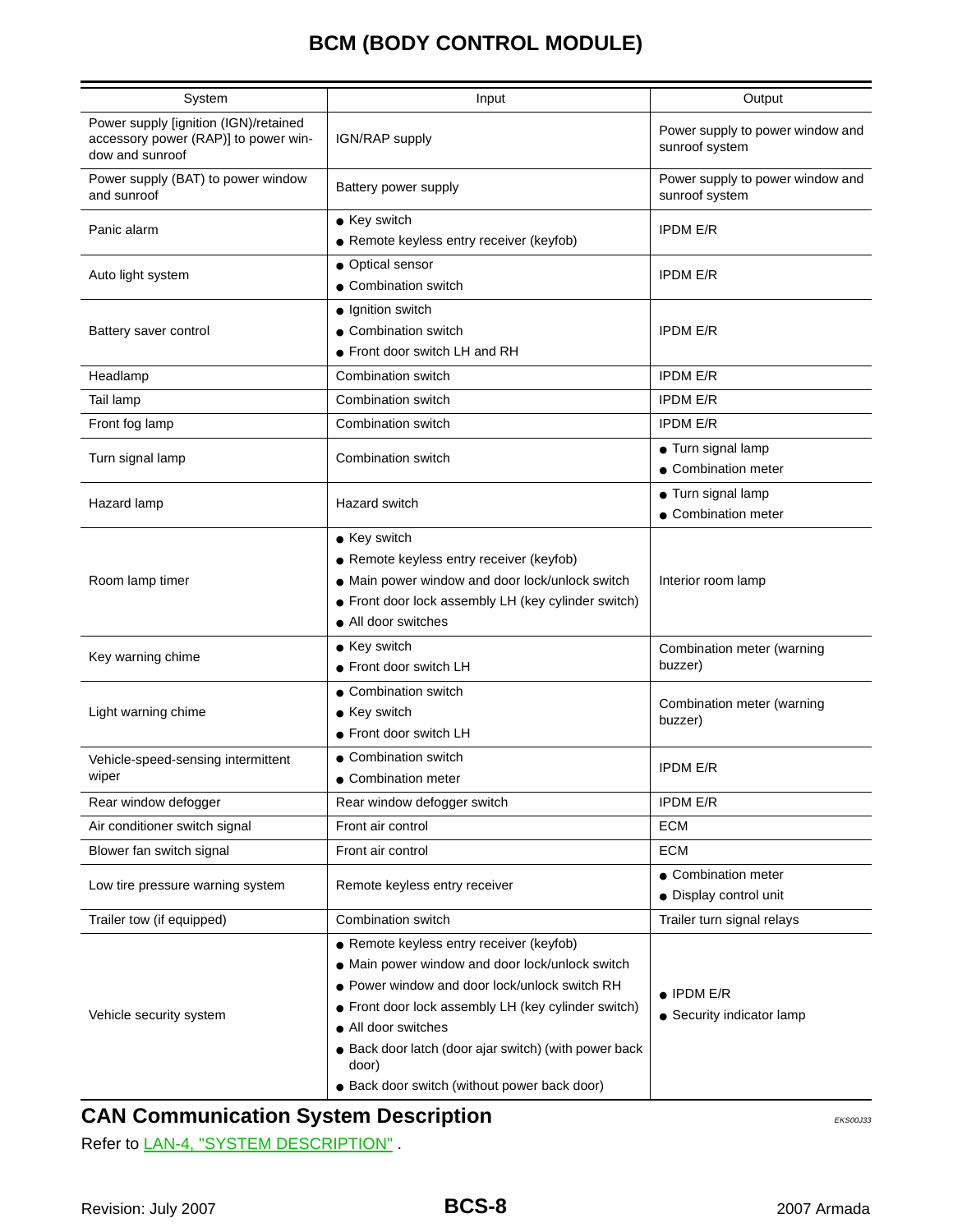<span id="page-8-0"></span>

WKWA3516E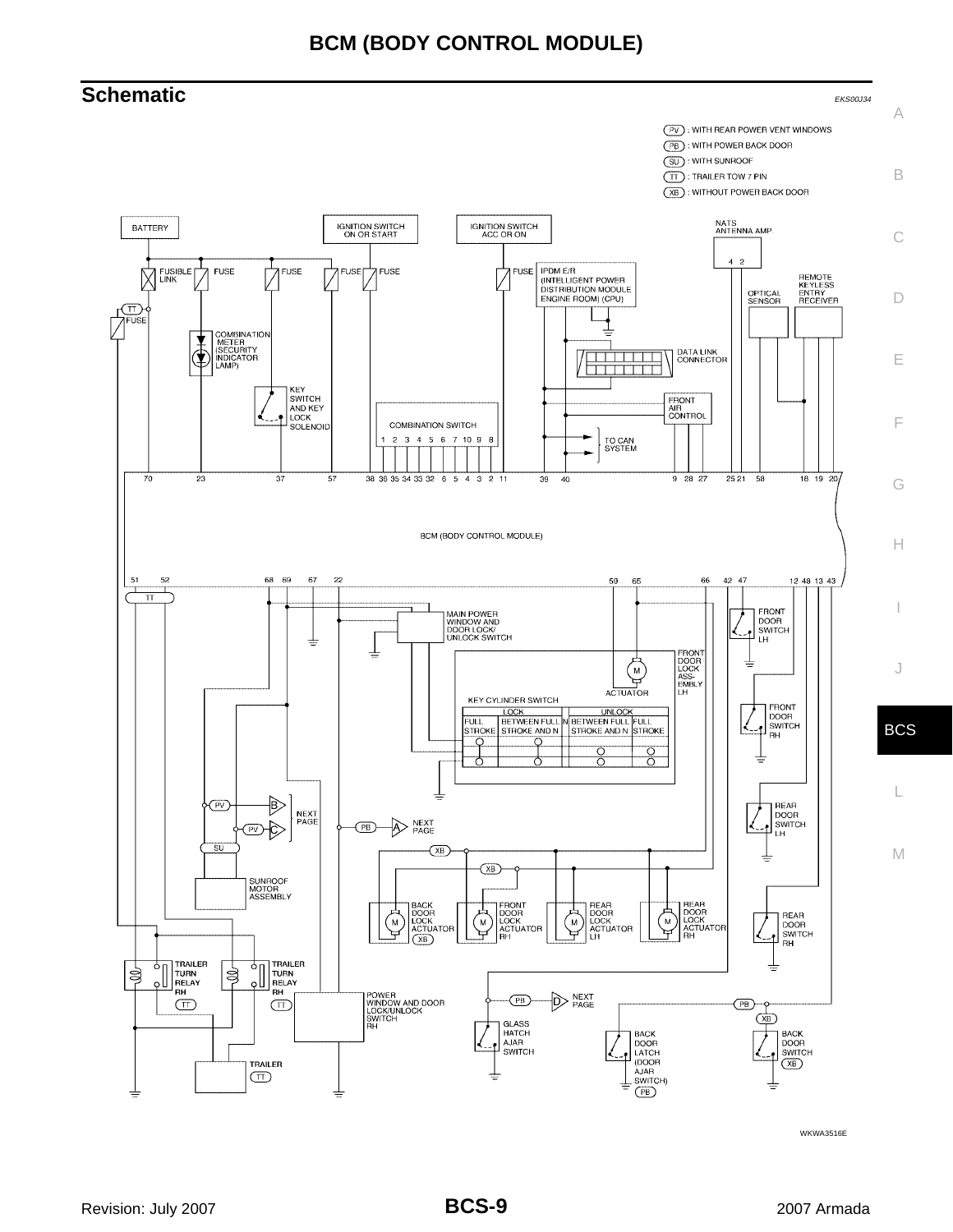

WKWA5221E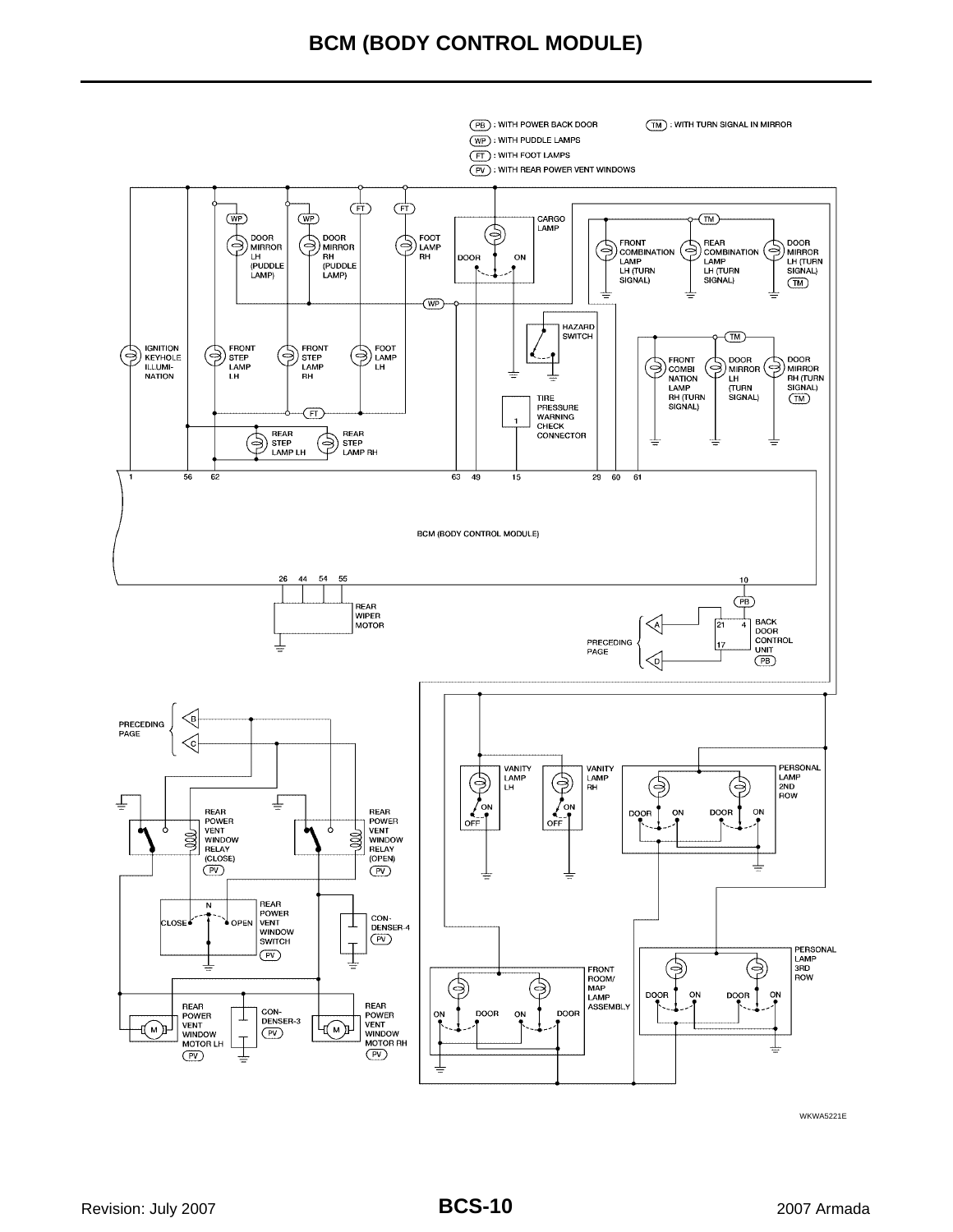<span id="page-10-0"></span>



LIIA2443E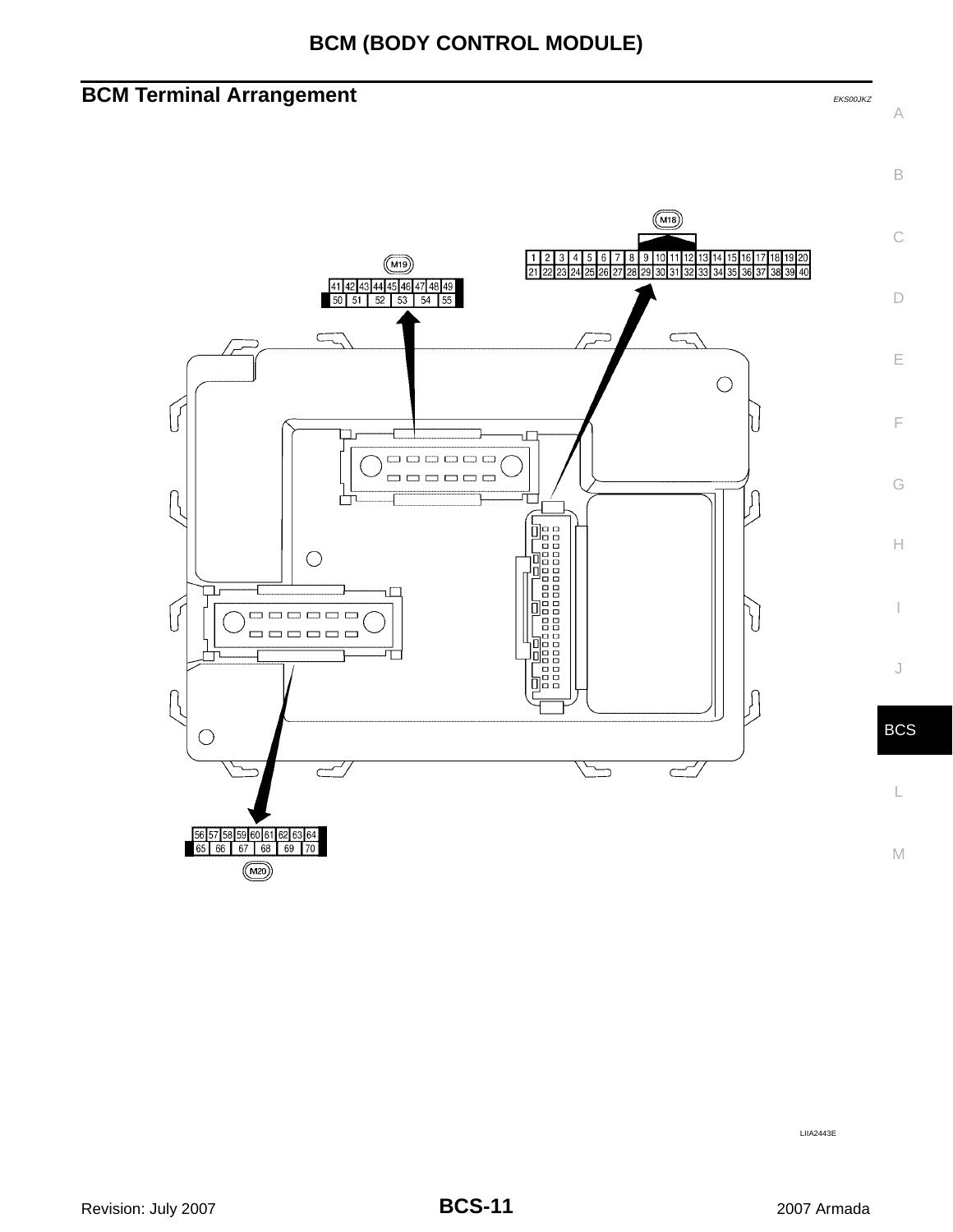## <span id="page-11-0"></span>**Terminals and Reference Values for BCM** EKS00JL0

|                |               |                                                                 | Signal           |                    | Measuring condition                                | Reference value or waveform                                             |  |
|----------------|---------------|-----------------------------------------------------------------|------------------|--------------------|----------------------------------------------------|-------------------------------------------------------------------------|--|
| Terminal       | Wire<br>color | Signal name                                                     | input/<br>output | Ignition<br>switch | Operation or condition                             | (Approx.)                                                               |  |
|                |               | Ignition keyhole illumi-                                        |                  |                    | Door is locked (SW OFF)                            | Battery voltage                                                         |  |
| 1              | BR/W          | nation                                                          | Output           | <b>OFF</b>         | Door is unlocked (SW ON)                           | 0V                                                                      |  |
| $\overline{2}$ | <b>SB</b>     | Combination switch<br>input 5                                   | Input            | ON                 | Lighting, turn, wiper OFF<br>Wiper dial position 4 | (V<br>$+5\mathrm{ms}$<br><b>SKIA5291E</b>                               |  |
| 3              | G/Y           | Combination switch<br>input 4                                   | Input            | ON                 | Lighting, turn, wiper OFF<br>Wiper dial position 4 | (V)<br>6<br>Δ<br>$\overline{c}$<br>$\Omega$<br>∙5ms<br><b>SKIA5292E</b> |  |
| $\overline{4}$ | Y             | Combination switch<br>input 3                                   | Input            | ON                 | Lighting, turn, wiper OFF<br>Wiper dial position 4 | (V)<br>$-5ms$<br><b>SKIA5291E</b>                                       |  |
| 5              | G/B           | Combination switch<br>input 2                                   |                  |                    |                                                    | (V)<br>6                                                                |  |
| 6              | $\vee$        | Combination switch<br>input 1                                   | Input            | ON                 | Lighting, turn, wiper OFF<br>Wiper dial position 4 | 4<br>$\frac{2}{0}$<br>+5ms<br><b>SKIA5292E</b>                          |  |
|                |               |                                                                 |                  |                    | Rear window defogger switch                        | 0V                                                                      |  |
| 9              | Y/B           | Rear window defog-                                              | Input            | ON                 | ON                                                 |                                                                         |  |
|                |               | ger switch                                                      |                  |                    | Rear window defogger switch<br><b>OFF</b>          | $5\textrm{V}$                                                           |  |
| 10             | G             | Hazard lamp flash                                               | Input            | <b>OFF</b>         | ON (opening or closing)                            | 0V                                                                      |  |
|                |               |                                                                 |                  |                    | OFF (other than above)                             | Battery voltage                                                         |  |
| 11             | $\circ$       | Ignition switch (ACC<br>or ON)                                  | Input            | ACC or<br>ON       | Ignition switch ACC or ON                          | Battery voltage                                                         |  |
| 12             | R/L           | Front door switch RH                                            | Input            | OFF                | ON (open)                                          | 0V                                                                      |  |
|                |               |                                                                 |                  |                    | OFF (closed)                                       | Battery voltage                                                         |  |
| 13             | GR            | Rear door switch RH                                             | Input            | <b>OFF</b>         | ON (open)<br>OFF (closed)                          | 0V<br>Battery voltage                                                   |  |
| 15             | ${\sf L/W}$   | Tire pressure warning<br>check connector                        | Input            | <b>OFF</b>         |                                                    | 5V                                                                      |  |
| 18             | P             | Remote keyless entry<br>receiver and optical<br>sensor (ground) | Output           | <b>OFF</b>         |                                                    | 0V                                                                      |  |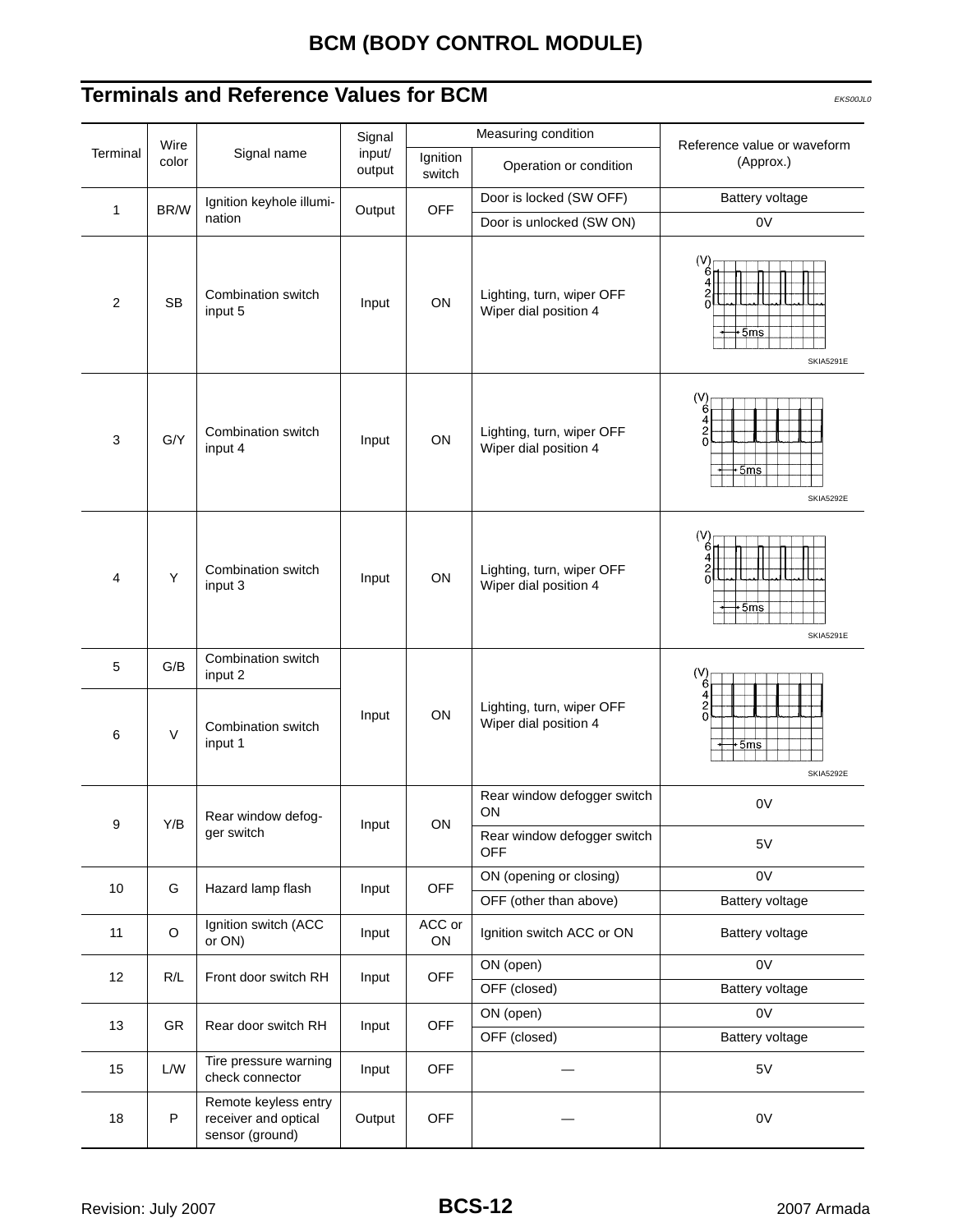|          |               |                                                      | Signal           |                         | Measuring condition                                                                              |                                                                                                                                     |                  |
|----------|---------------|------------------------------------------------------|------------------|-------------------------|--------------------------------------------------------------------------------------------------|-------------------------------------------------------------------------------------------------------------------------------------|------------------|
| Terminal | Wire<br>color | Signal name                                          | input/<br>output | Ignition<br>switch      | Operation or condition                                                                           | Reference value or waveform<br>(Approx.)                                                                                            | A                |
| 19       | V/W           | Remote keyless entry<br>receiver (power sup-<br>ply) | Output           | <b>OFF</b>              | Ignition switch OFF                                                                              | (V)<br>6<br>2<br>$-50$ ms<br><b>LIIA1893E</b>                                                                                       | B<br>С           |
| 20       | G/W           | Remote keyless entry<br>receiver signal (Sig-        | Input            | <b>OFF</b>              | Stand-by (keyfob buttons<br>released)                                                            | (V)<br>6<br>4<br>2<br>$\mathbf 0$<br>$+50$ ms<br><b>LIIA1894E</b>                                                                   | $\Box$<br>E<br>F |
|          |               | nal)                                                 |                  |                         | When remote keyless entry<br>receiver receives signal from<br>keyfob (keyfob buttons<br>pressed) | (V)<br>6<br>$+50$ ms<br><b>LIIA1895E</b>                                                                                            | G<br>Н           |
| 21       | G             | NATS antenna amp.                                    | Input            | OFF $\rightarrow$<br>ON | Ignition switch (OFF $\rightarrow$ ON)                                                           | Just after turning ignition switch<br>ON: Pointer of tester should<br>move for approx. 1 second, then<br>return to battery voltage. |                  |
| 22       | W/V           | <b>BUS</b>                                           |                  |                         | Ignition switch ON or power<br>window timer operates                                             | (V)<br>15<br>10<br>200 ms<br>PIIA2344E                                                                                              | J<br><b>BCS</b>  |
| 23       | G/O           | Security indicator<br>lamp                           | Output           | OFF                     | Goes OFF $\rightarrow$ illuminates<br>(Every 2.4 seconds)                                        | Battery voltage $\rightarrow$ 0V                                                                                                    |                  |
| 25       | <b>BR</b>     | NATS antenna amp.                                    | Input            | OFF $\rightarrow$<br>ON | Ignition switch (OFF $\rightarrow$ ON)                                                           | Just after turning ignition switch<br>ON: Pointer of tester should<br>move for approx. 1 second, then<br>return to battery voltage. | M                |
|          |               |                                                      |                  |                         | Rise up position (rear wiper<br>arm on stopper)                                                  | 0V                                                                                                                                  |                  |
|          |               |                                                      |                  |                         | A Position (full clockwise stop<br>position)                                                     | 0V                                                                                                                                  |                  |
| 26       | Y/L           | Rear wiper auto stop<br>switch 2                     | Input            | ${\sf ON}$              | Forward sweep (counter-<br>clockwise direction)                                                  | Fluctuating                                                                                                                         |                  |
|          |               |                                                      |                  |                         | <b>B Position (full counterclock-</b><br>wise stop position)                                     | Battery voltage                                                                                                                     |                  |
|          |               |                                                      |                  |                         | Reverse sweep (clockwise<br>direction)                                                           | Fluctuating                                                                                                                         |                  |
|          | W/R           | Compressor ON sig-                                   |                  |                         | A/C switch OFF                                                                                   | 5V                                                                                                                                  |                  |
| 27       |               | nal                                                  | Input            | ON                      | A/C switch ON                                                                                    | 0V                                                                                                                                  |                  |
| 28       | L/R           | Front blower monitor                                 | Input            | ON                      | Front blower motor OFF                                                                           | Battery voltage                                                                                                                     |                  |
|          |               |                                                      |                  | Front blower motor ON   | 0V                                                                                               |                                                                                                                                     |                  |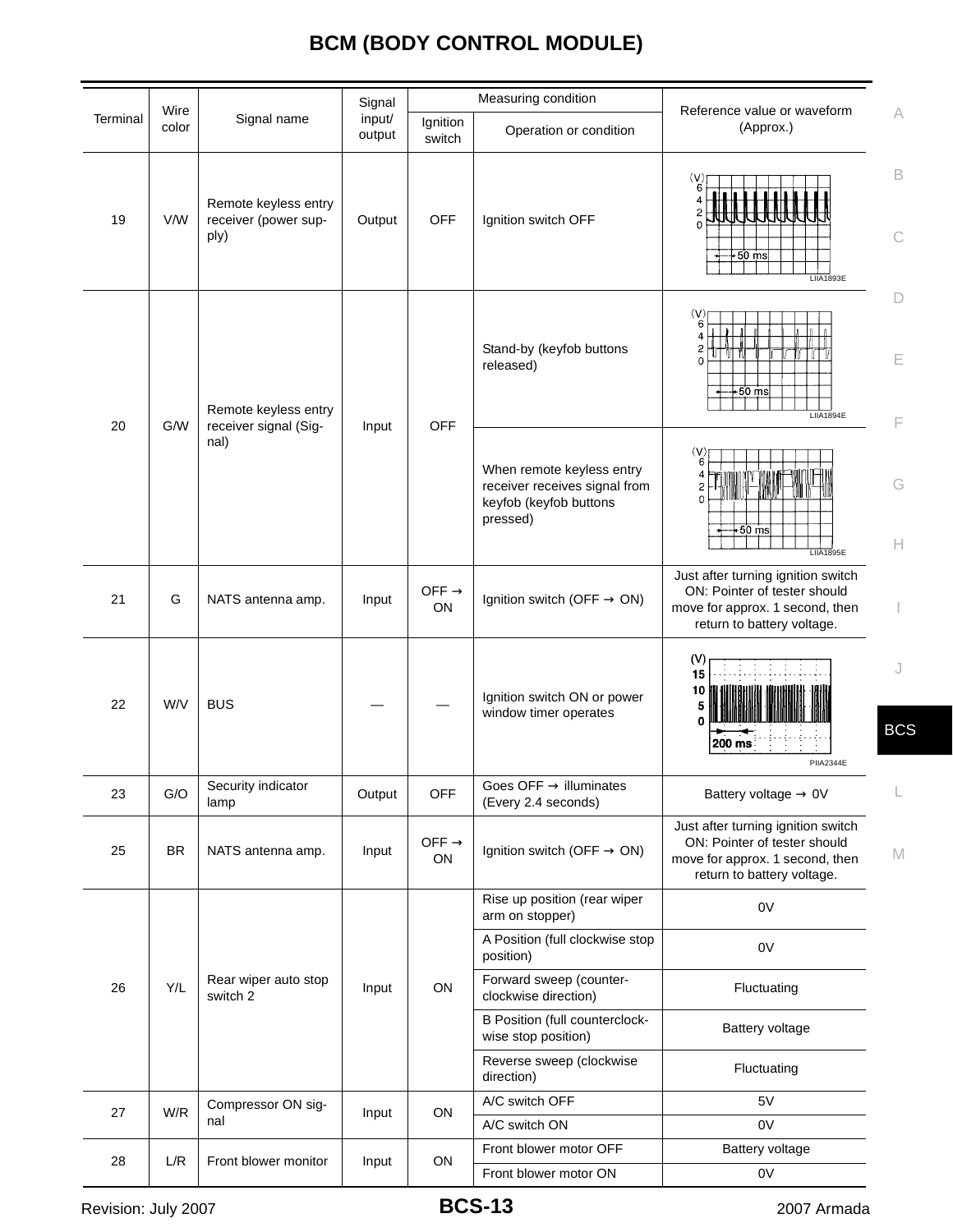| Wire     |       |                                                                                                                        | Signal                   |                                | Measuring condition                                | Reference value or waveform                      |  |
|----------|-------|------------------------------------------------------------------------------------------------------------------------|--------------------------|--------------------------------|----------------------------------------------------|--------------------------------------------------|--|
| Terminal | color | Signal name                                                                                                            | input/<br>output         | Ignition<br>switch             | Operation or condition                             | (Approx.)                                        |  |
| 29       | W/B   | Hazard switch                                                                                                          |                          | OFF                            | ON                                                 | 0V                                               |  |
|          |       |                                                                                                                        | Input                    |                                | <b>OFF</b>                                         | 5V                                               |  |
| 32       | R/G   | Combination switch<br>output 5                                                                                         | Output                   | ON                             | Lighting, turn, wiper OFF<br>Wiper dial position 4 | (V)<br>$\frac{2}{0}$<br>+5ms<br><b>SKIA5291E</b> |  |
| 33       | R/Y   | Combination switch<br>output 4                                                                                         | Output                   | ON                             | Lighting, turn, wiper OFF<br>Wiper dial position 4 | (V)<br>4<br>2<br>0<br>+5ms<br><b>SKIA5292E</b>   |  |
| 34       | L     | Combination switch<br>output 3                                                                                         | Output                   | ON                             | Lighting, turn, wiper OFF<br>Wiper dial position 4 | (V)<br>$+5ms$<br><b>SKIA5291E</b>                |  |
| 35       | O/B   | Combination switch<br>output 2                                                                                         |                          |                                |                                                    | (V)                                              |  |
| 36       | R/W   | Combination switch<br>output 1                                                                                         | Output                   | ON                             | Lighting, turn, wiper OFF<br>Wiper dial position 4 | 2<br>0<br>5 <sub>ms</sub><br><b>SKIA5292E</b>    |  |
| 37       | B/R   | Key switch and key                                                                                                     | Input                    | <b>OFF</b>                     | Key inserted                                       | Battery voltage                                  |  |
|          |       | lock solenoid                                                                                                          |                          |                                | Key removed                                        | 0V                                               |  |
| 38       | W/L   | Ignition switch (ON)                                                                                                   | Input                    | ON                             |                                                    | Battery voltage                                  |  |
| 39       | Г     | CAN-H                                                                                                                  | $\qquad \qquad$          | $\qquad \qquad \longleftarrow$ |                                                    |                                                  |  |
| 40       | P     | CAN-L                                                                                                                  | $\overline{\phantom{0}}$ | $\overline{\phantom{0}}$       | $\overline{\phantom{0}}$                           | $\overline{\phantom{0}}$                         |  |
| 42       | GR    | Glass hatch ajar<br>switch                                                                                             | Input                    | ON                             | Glass hatch open<br>Glass hatch closed             | $\mathbf 0$<br><b>Battery</b>                    |  |
| 43       | R/B   | Back door switch<br>(without power back<br>door) or back door<br>latch (door ajar<br>switch) (with power<br>back door) | Input                    | <b>OFF</b>                     | ON (open)<br>OFF (closed)                          | 0V<br>Battery voltage                            |  |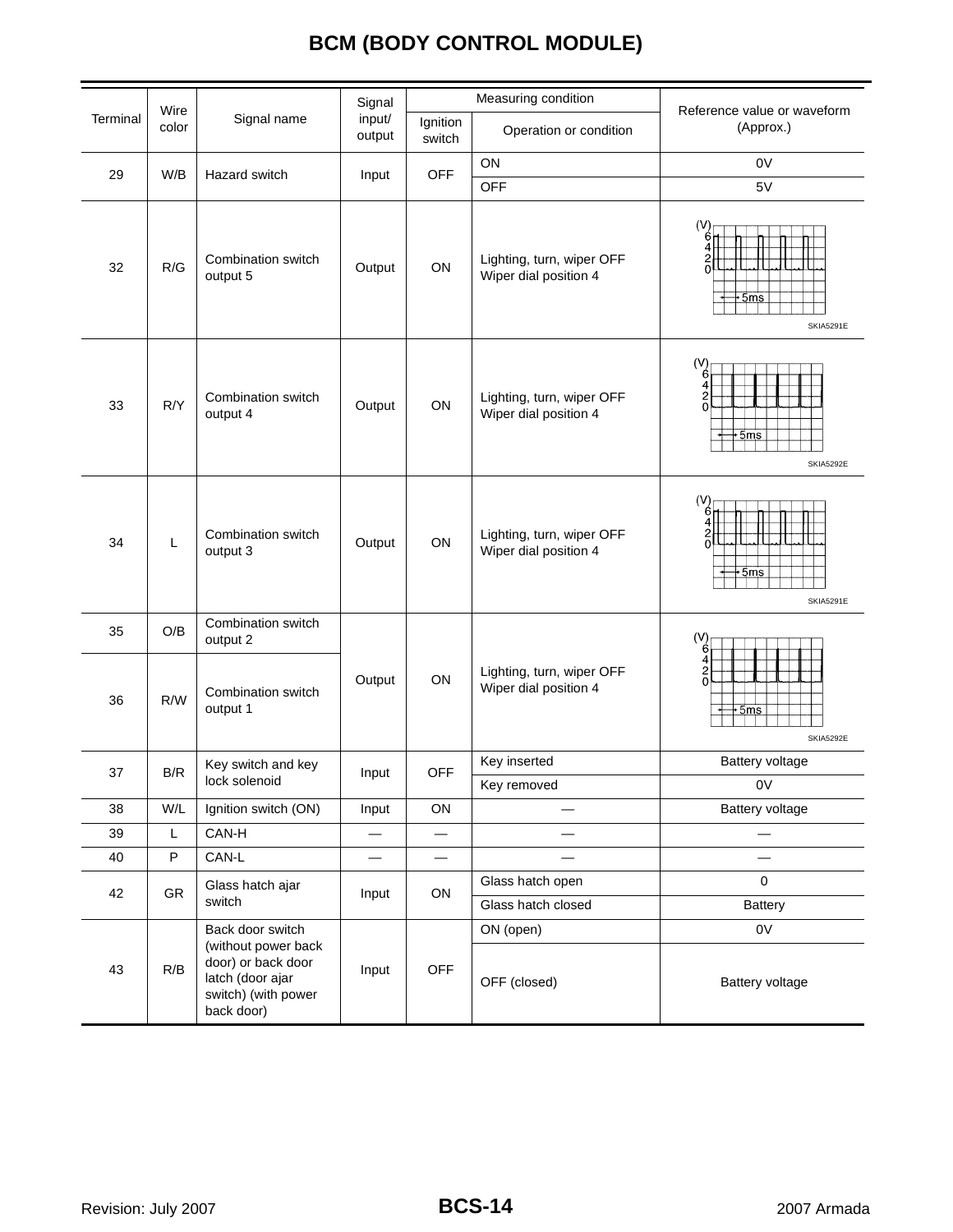|          | Wire                 |                                  | Signal           | Measuring condition |                                                              | Reference value or waveform                                                                        |                 |
|----------|----------------------|----------------------------------|------------------|---------------------|--------------------------------------------------------------|----------------------------------------------------------------------------------------------------|-----------------|
| Terminal | color                | Signal name                      | input/<br>output | Ignition<br>switch  | Operation or condition                                       | (Approx.)                                                                                          | A               |
|          |                      |                                  |                  |                     | Rise up position (rear wiper<br>arm on stopper)              | 0V                                                                                                 | B               |
|          |                      |                                  |                  |                     | A Position (full clockwise stop<br>position)                 | <b>Battery voltage</b>                                                                             |                 |
| 44       | $\circ$              | Rear wiper auto stop<br>switch 1 | Input            | ON                  | Forward sweep (counter-<br>clockwise direction)              | Fluctuating                                                                                        | С               |
|          |                      |                                  |                  |                     | <b>B Position (full counterclock-</b><br>wise stop position) | 0 <sup>V</sup>                                                                                     | D               |
|          |                      |                                  |                  |                     | Reverse sweep (clockwise<br>direction)                       | Fluctuating                                                                                        |                 |
| 47       | <b>SB</b>            | Front door switch LH             | Input            | <b>OFF</b>          | ON (open)                                                    | 0V                                                                                                 | Е               |
|          |                      |                                  |                  |                     | OFF (closed)                                                 | Battery voltage                                                                                    |                 |
| 48       | R/Y                  | Rear door switch LH              |                  | <b>OFF</b>          | ON (open)                                                    | 0 <sup>V</sup>                                                                                     | F               |
|          |                      |                                  | Input            |                     | OFF (closed)                                                 | Battery voltage                                                                                    |                 |
| 49       | $\mathsf{R}$         | Cargo lamp                       | Output           | <b>OFF</b>          | Any door open (ON)                                           | 0V                                                                                                 |                 |
|          |                      |                                  |                  |                     | All doors closed (OFF)                                       | Battery voltage                                                                                    | G               |
| 51       | Y/B                  | Trailer turn signal<br>(right)   | Output           | ON                  | Turn right ON                                                | (V)<br>15<br>10 <sup>1</sup><br>$\overline{\phantom{0}}$<br>$500$ ms<br><b>SKIA3009J</b>           | H.              |
| 52       | G/B                  | Trailer turn signal (left)       | Output           | ON                  | Turn left ON                                                 | (V)<br>15<br>10 $H$<br>Ш<br>n١<br>$\overline{\phantom{0}}$<br>$500 \text{ ms}$<br><b>SKIA3009J</b> | J<br><b>BCS</b> |
|          |                      |                                  |                  |                     | Rise up position (rear wiper<br>arm on stopper)              | 0V                                                                                                 |                 |
|          |                      | Rear wiper output cir-<br>cuit 2 | Input            | ON                  | A Position (full clockwise stop<br>position)                 | 0V                                                                                                 |                 |
| 54       | Y                    |                                  |                  |                     | Forward sweep (counter-<br>clockwise direction)              | 0V                                                                                                 | M               |
|          |                      |                                  |                  |                     | B Position (full counterclock-<br>wise stop position)        | Battery voltage                                                                                    |                 |
|          |                      |                                  |                  |                     | Reverse sweep (clockwise<br>direction)                       | Battery voltage                                                                                    |                 |
| 55       | $\mathsf{SB}\xspace$ | Rear wiper output cir-<br>cuit 1 | Output           | ON                  | OFF                                                          | 0                                                                                                  |                 |
|          |                      |                                  |                  |                     | $\mathsf{ON}$                                                | Battery voltage                                                                                    |                 |
| 56       | R/G                  | Battery saver output             | Output           | <b>OFF</b>          | 30 minutes after ignition<br>switch is turned OFF            | 0V                                                                                                 |                 |
|          |                      |                                  |                  | ON                  |                                                              | Battery voltage                                                                                    |                 |
| 57       | Y/R                  | Battery power supply             | Input            | <b>OFF</b>          | Battery voltage                                              |                                                                                                    |                 |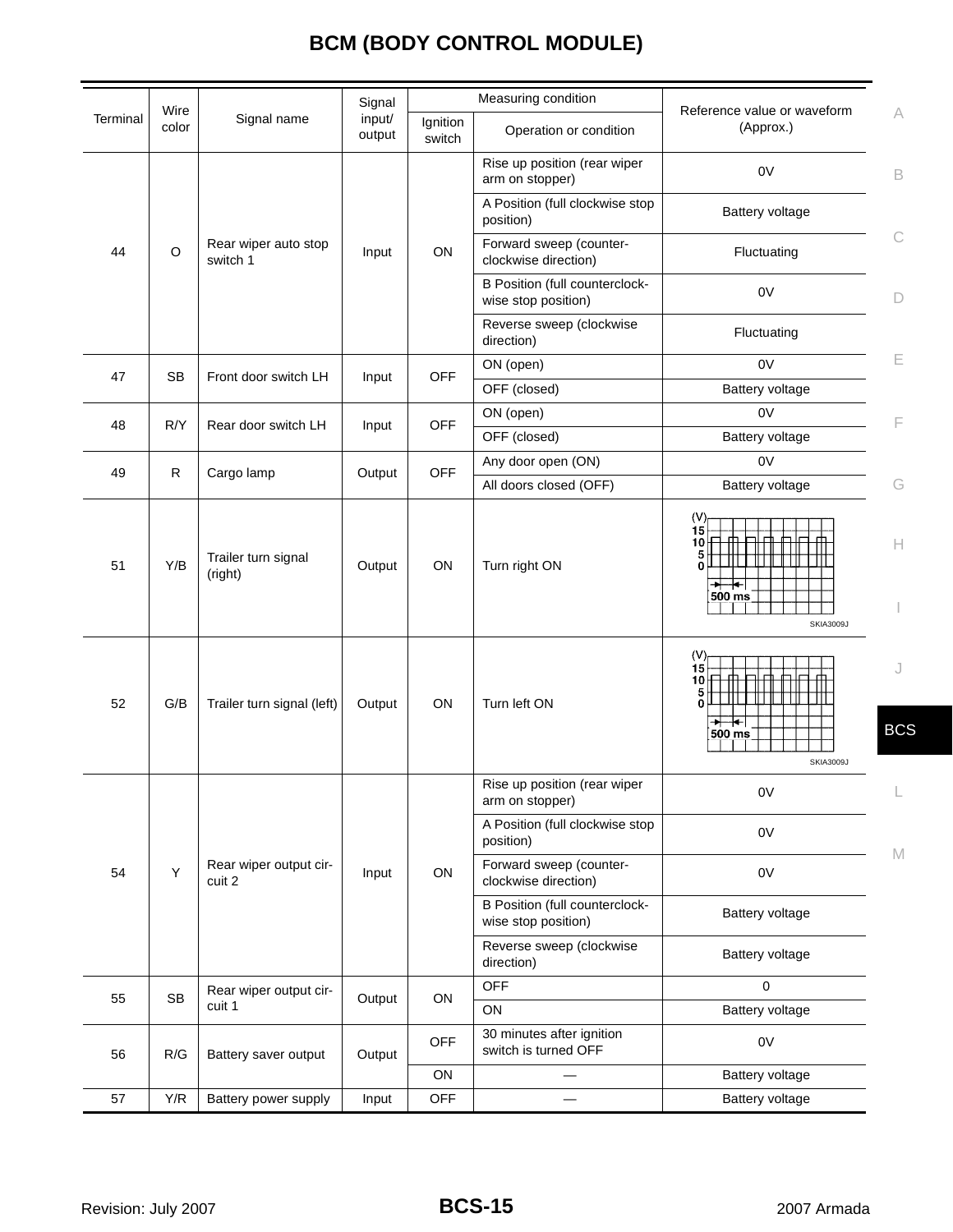|          | Wire                                       |                                                                                        | Signal                                    | Measuring condition                          |                                                                       |                           | Reference value or waveform                                                     |  |
|----------|--------------------------------------------|----------------------------------------------------------------------------------------|-------------------------------------------|----------------------------------------------|-----------------------------------------------------------------------|---------------------------|---------------------------------------------------------------------------------|--|
| Terminal | color                                      | Signal name                                                                            | input/<br>output                          | Ignition<br>Operation or condition<br>switch |                                                                       | (Approx.)                 |                                                                                 |  |
|          |                                            |                                                                                        |                                           |                                              | When optical sensor is illumi-<br>nated                               |                           | 3.1V or more                                                                    |  |
|          | 58<br>W/R<br>ON<br>Optical sensor<br>Input |                                                                                        | When optical sensor is not<br>illuminated |                                              | 0.6V or less                                                          |                           |                                                                                 |  |
|          |                                            | Front door lock                                                                        |                                           |                                              | OFF (neutral)                                                         |                           | 0V                                                                              |  |
| 59       | G                                          | assembly LH actuator<br>(unlock)                                                       | Output                                    | <b>OFF</b>                                   | ON (unlock)                                                           |                           | Battery voltage                                                                 |  |
| 60       | G/B                                        | Turn signal (left)                                                                     | Output                                    | ON                                           | Turn left ON                                                          |                           | (V)<br>15<br>10 $\parallel$<br>5<br>$\Omega$<br>Ŧ<br>500 ms<br><b>SKIA3009J</b> |  |
| 61       | G/Y                                        | Turn signal (right)                                                                    | Output                                    | ON                                           | Turn right ON                                                         |                           | (V)<br>15<br>$\mathbf{0}$<br>∗⊦<br>╄╾<br>500 ms<br><b>SKIA3009J</b>             |  |
| 62       | R/W                                        | Step lamp LH and RH                                                                    | Output                                    | <b>OFF</b>                                   | ON (any door open)                                                    |                           | 0 <sup>V</sup>                                                                  |  |
|          |                                            |                                                                                        |                                           | OFF (all doors closed)                       |                                                                       | Battery voltage           |                                                                                 |  |
| 63       | L                                          | Interior room/map<br>lamp                                                              | Output                                    | <b>OFF</b>                                   | Any door<br>switch                                                    | ON (open)<br>OFF (closed) | 0V<br><b>Battery voltage</b>                                                    |  |
|          |                                            | All door lock actuators                                                                |                                           |                                              | OFF (neutral)                                                         |                           | 0V                                                                              |  |
| 65       | $\vee$                                     | (lock)                                                                                 | Output                                    | <b>OFF</b>                                   | ON (lock)                                                             |                           | Battery voltage                                                                 |  |
|          |                                            | Front door lock actua-                                                                 |                                           |                                              | OFF (neutral)                                                         |                           | 0V                                                                              |  |
| 66       | G/Y                                        | tor RH, rear door lock<br>actuators LH/RH and<br>back door lock actua-<br>tor (unlock) | Output                                    | <b>OFF</b>                                   | ON (unlock)                                                           |                           | Battery voltage                                                                 |  |
| 67       | B                                          | Ground                                                                                 | Input                                     | ON                                           |                                                                       |                           | 0V                                                                              |  |
|          |                                            |                                                                                        |                                           |                                              | Ignition switch ON                                                    |                           | Battery voltage                                                                 |  |
|          | W/L                                        | Power window power<br>supply (RAP)                                                     | Output                                    |                                              | Within 45 seconds after igni-<br>tion switch OFF                      |                           | Battery voltage                                                                 |  |
| 68       |                                            |                                                                                        |                                           |                                              | More than 45 seconds after<br>ignition switch OFF                     |                           | 0V                                                                              |  |
|          |                                            |                                                                                        |                                           |                                              | When front door LH or RH is<br>open or power window timer<br>operates |                           | 0V                                                                              |  |
| 69       | W/R                                        | Power window power<br>supply                                                           | Output                                    |                                              |                                                                       |                           | Battery voltage                                                                 |  |
| 70       | W/B                                        | Battery power supply                                                                   | Input                                     | <b>OFF</b>                                   |                                                                       |                           | Battery voltage                                                                 |  |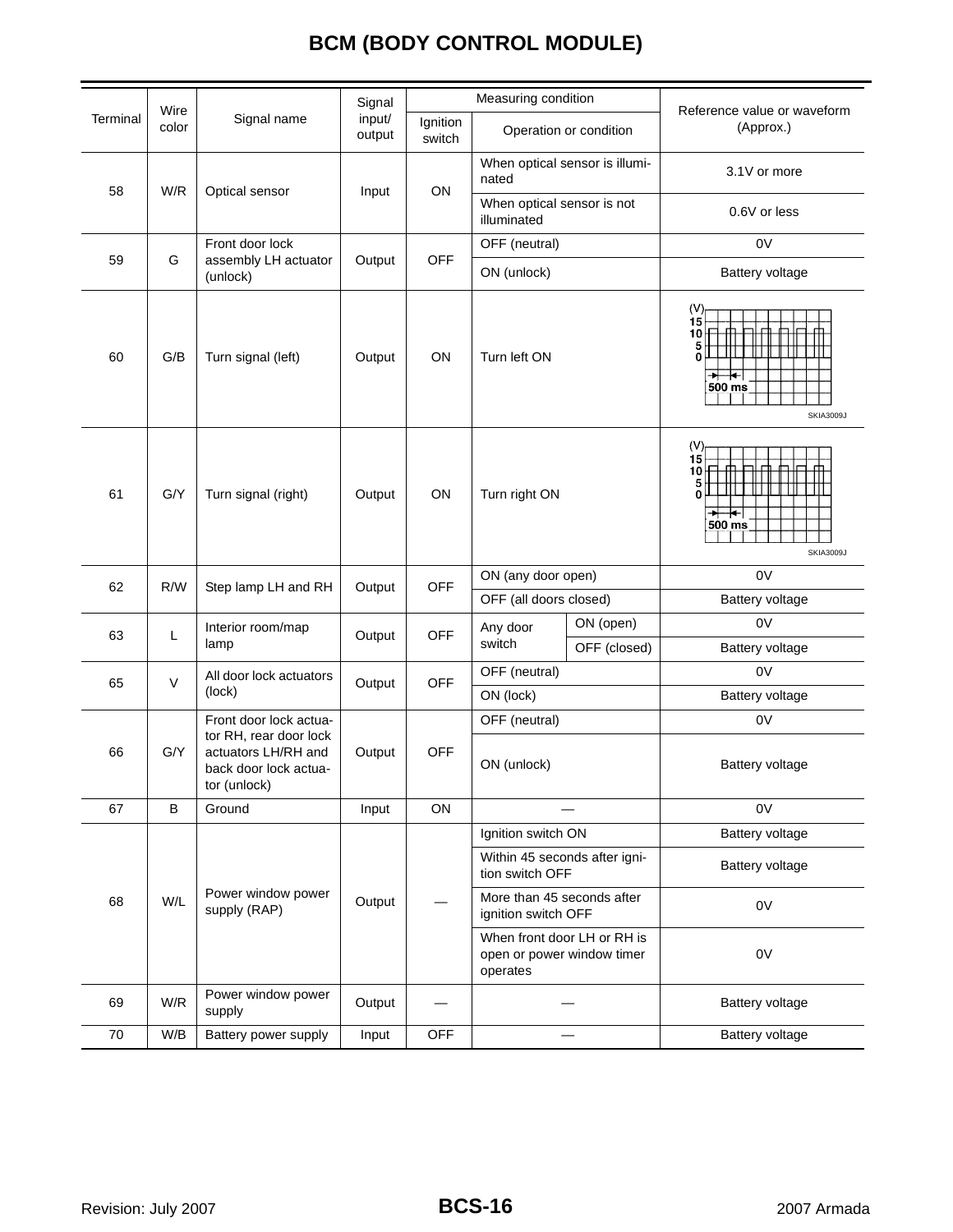<span id="page-16-0"></span>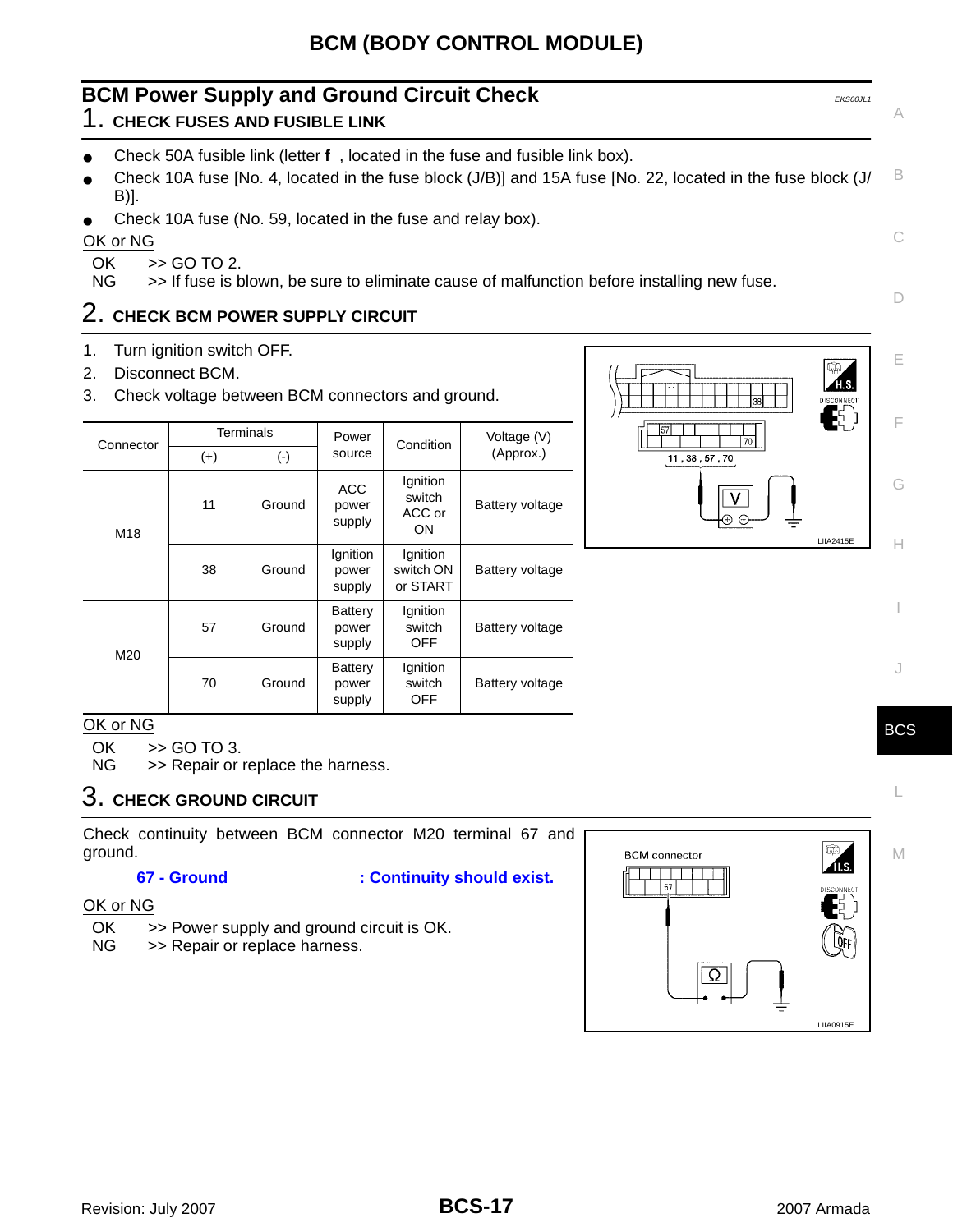## <span id="page-17-0"></span>**CONSULT-II Function (BCM)** EXECONSULT-II Function (BCM)

CONSULT-II can display each diagnostic item using the diagnostic test modes shown following.

| <b>BCM</b> diagnostic<br>test item | Diagnostic mode          | Content                                                                                                                                                                                                                |  |  |
|------------------------------------|--------------------------|------------------------------------------------------------------------------------------------------------------------------------------------------------------------------------------------------------------------|--|--|
|                                    | <b>WORK SUPPORT</b>      | Supports inspections and adjustments. Commands are transmitted to the BCM<br>for setting the status suitable for required operation, input/output signals are<br>received from the BCM and received data is displayed. |  |  |
|                                    | DATA MONITOR             | Displays BCM input/output data in real time.                                                                                                                                                                           |  |  |
| Inspection by part                 | <b>ACTIVE TEST</b>       | Operation of electrical loads can be checked by sending drive signal to them.                                                                                                                                          |  |  |
|                                    | <b>SELF-DIAG RESULTS</b> | Displays BCM self-diagnosis results.                                                                                                                                                                                   |  |  |
|                                    | CAN DIAG SUPPORT MNTR    | The results of transmit/receive diagnosis of CAN communication can be read.                                                                                                                                            |  |  |
|                                    | <b>ECU PART NUMBER</b>   | BCM part number can be read.                                                                                                                                                                                           |  |  |
|                                    | <b>CONFIGURATION</b>     | Performs BCM configuration read/write functions.                                                                                                                                                                       |  |  |

## <span id="page-17-1"></span>**CONSULT-II START PROCEDURE**

Refer to GI-38, "CONSULT-II Start Procedure".

## <span id="page-17-2"></span>**ITEMS OF EACH PART**

## **NOTE:**

CONSULT-II will only display systems the vehicle possesses.

|                                                              | <b>CONSULT-II</b><br>display      | Diagnostic test mode (Inspection by part) |                                        |                                                  |                               |                                     |                              |                                |  |
|--------------------------------------------------------------|-----------------------------------|-------------------------------------------|----------------------------------------|--------------------------------------------------|-------------------------------|-------------------------------------|------------------------------|--------------------------------|--|
| System and item                                              |                                   | <b>WORK</b><br><b>SUPPORT</b>             | SELF-<br><b>DIAG</b><br><b>RESULTS</b> | <b>CAN DIAG</b><br><b>SUPPORT</b><br><b>MNTR</b> | <b>DATA</b><br><b>MONITOR</b> | ECU<br><b>PART</b><br><b>NUMBER</b> | <b>ACTIVE</b><br><b>TEST</b> | CON-<br>FIGU-<br><b>RATION</b> |  |
| <b>BCM</b>                                                   | <b>BCM</b>                        | $\times$                                  | $\times$                               | $\times$                                         |                               | $\times$                            |                              | $\times$                       |  |
| Power door lock system                                       | <b>DOOR LOCK</b>                  | $\times$                                  |                                        |                                                  | $\times$                      |                                     | $\times$                     |                                |  |
| Rear defogger                                                | <b>REAR</b><br><b>DEFOGGER</b>    |                                           |                                        |                                                  | $\times$                      |                                     | $\times$                     |                                |  |
| Warning chime                                                | <b>BUZZER</b>                     |                                           |                                        |                                                  | $\times$                      |                                     | $\times$                     |                                |  |
| Room lamp timer                                              | <b>INT LAMP</b>                   | $\times$                                  |                                        |                                                  | $\times$                      |                                     | $\times$                     |                                |  |
| Remote keyless entry<br>system                               | <b>MULTI REMOTE</b><br><b>ENT</b> | $\times$                                  |                                        |                                                  | $\times$                      |                                     | $\times$                     |                                |  |
| Headlamp                                                     | <b>HEAD LAMP</b>                  | $\times$                                  |                                        |                                                  | $\times$                      |                                     | $\times$                     |                                |  |
| Wiper (front/rear)                                           | <b>WIPER</b>                      | $\times$                                  |                                        |                                                  | $\times$                      |                                     | $\times$                     |                                |  |
| Turn signal lamp<br>Hazard lamp                              | <b>FLASHER</b>                    |                                           |                                        |                                                  | $\times$                      |                                     | $\times$                     |                                |  |
| Blower fan switch signal<br>Air conditioner switch<br>signal | <b>AIR</b><br><b>CONDITIONER</b>  |                                           |                                        |                                                  | $\times$                      |                                     |                              |                                |  |
| Combination switch                                           | <b>COMB SW</b>                    |                                           |                                        |                                                  | $\times$                      |                                     |                              |                                |  |
| <b>NVIS (NATS)</b>                                           | <b>IMMU</b>                       |                                           |                                        |                                                  | $\times$                      |                                     | $\times$                     |                                |  |
| Interior lamp battery<br>saver                               | <b>BATTERY</b><br><b>SAVER</b>    | $\times$                                  |                                        |                                                  | $\times$                      |                                     | $\times$                     |                                |  |
| Back door                                                    | <b>TRUNK</b>                      |                                           |                                        |                                                  | $\times$                      |                                     | $\times$                     |                                |  |
| Theft alarm                                                  | THEFT ALM                         | $\times$                                  |                                        |                                                  | $\times$                      |                                     | $\times$                     |                                |  |
| Retained accessory<br>power control                          | <b>RETAINED PWR</b>               | $\times$                                  |                                        |                                                  | $\times$                      |                                     | $\times$                     |                                |  |
| Oil pressure switch                                          | SIGNAL BUFFER                     |                                           |                                        |                                                  | $\times$                      |                                     | $\times$                     |                                |  |
| Low tire pressure sys-<br>tem                                | AIR PRESSURE<br><b>MONITOR</b>    | $\times$                                  | $\times$                               |                                                  | $\times$                      |                                     | $\times$                     |                                |  |
| Panic alarm                                                  | PANIC ALARM                       |                                           |                                        |                                                  |                               |                                     | $\times$                     |                                |  |

Revision: July 2007 **2007** 2007 **2007** 2007 Armada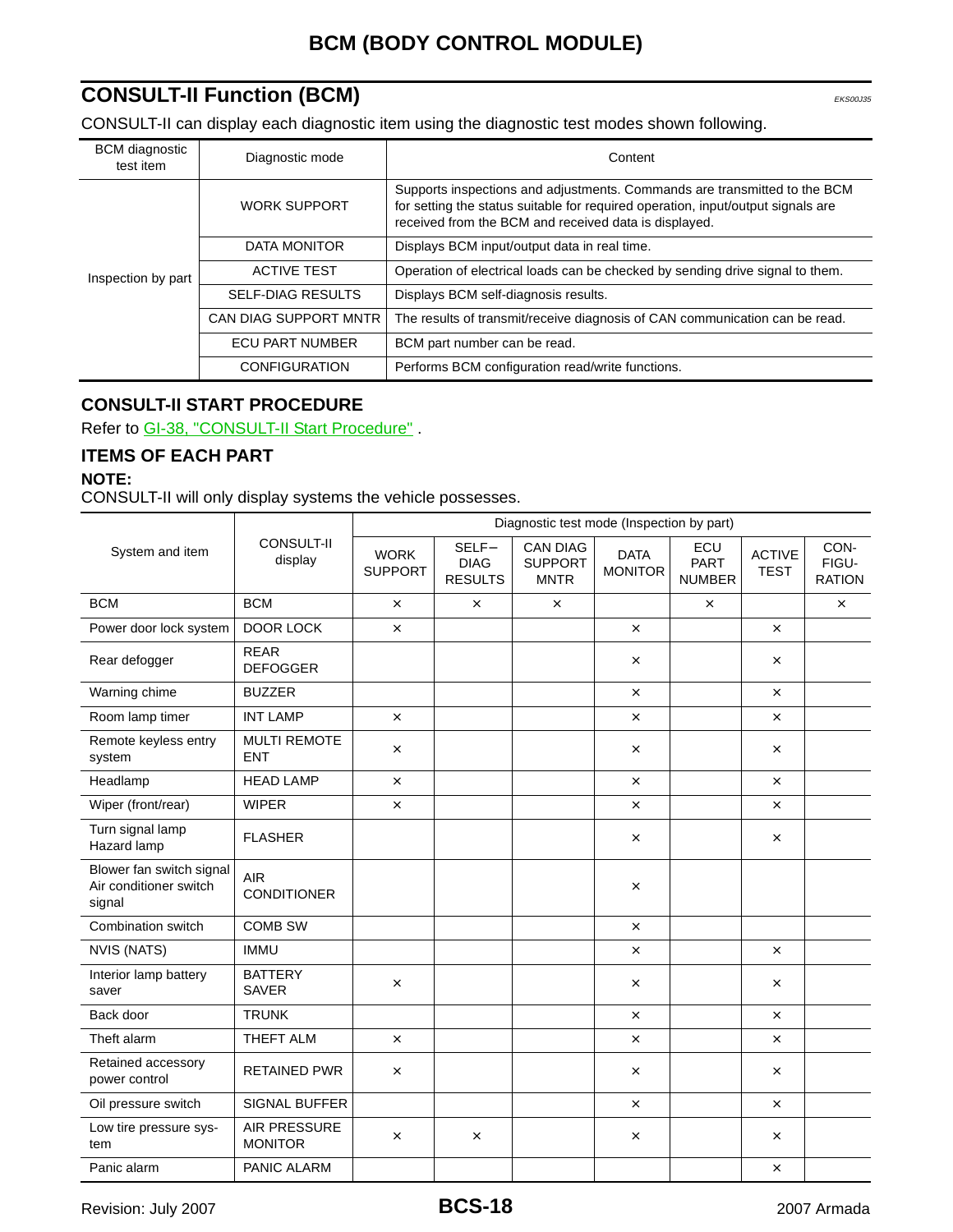## <span id="page-18-0"></span>**WORK SUPPORT Display Item List**

| <b>CAN Communication Inspection Using CONSULT-II (Self-Diagnosis)</b>                                             |  |
|-------------------------------------------------------------------------------------------------------------------|--|
| RESET SETTING VALUE   Return a value set with WORK SUPPORT of each system to a default value in factory shipment. |  |
| Description                                                                                                       |  |
|                                                                                                                   |  |

## <span id="page-18-1"></span>1. **SELF-DIAGNOSTIC RESULT CHECK**

#### **CAUTION:**

## **If CONSULT-II is used with no connection of CONSULT-II CONVERTER, malfunctions might be detected in self-diagnosis depending on control unit which carries out CAN communication.**

- 1. Connect to CONSULT-II, and select "BCM" on "SELECT SYSTEM" screen.
- 2. Select "BCM" on "SELECT TEST ITEM" screen, and select "SELF-DIAG RESULTS".
- 3. Check display content in self-diagnostic results.

| CONSULT-II display code | Diagnosis item       |   |
|-------------------------|----------------------|---|
|                         | <b>INITIAL DIAG</b>  | - |
|                         | <b>TRANSMIT DIAG</b> |   |
|                         | <b>ECM</b>           | G |
| U1000                   | <b>IPDM E/R</b>      |   |
|                         | METER/M&A            |   |
|                         | I-KEY                |   |

Contents displayed

No malfunction>> Inspection End

I Malfunction in CAN communication system>> After printing the monitor items, go to LAN-7, "TROUBLE DIAGNOSIS".

J

C

A

D

E

BCS

L

M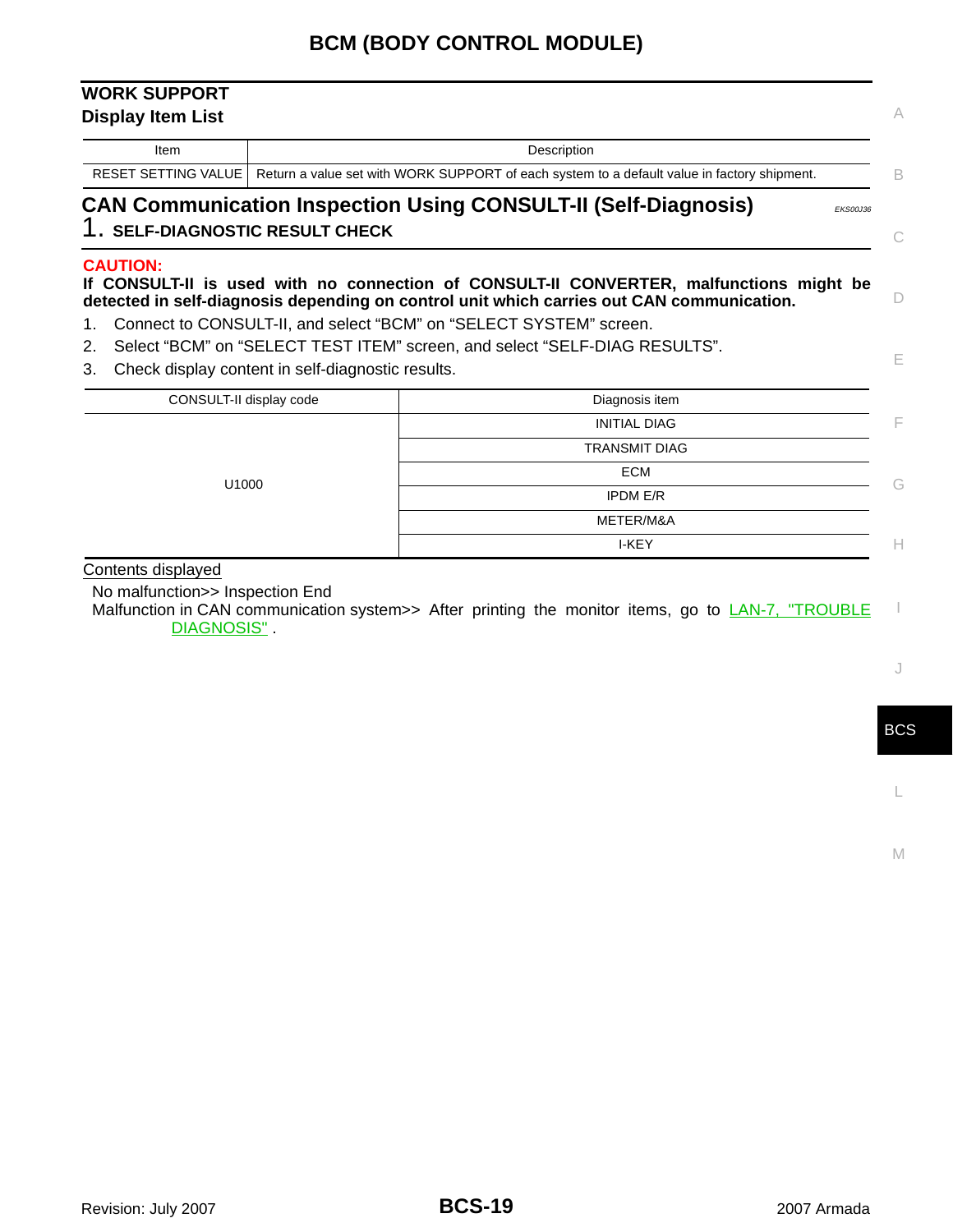## <span id="page-19-1"></span><span id="page-19-0"></span>**Configuration** EXPRESS **Configuration DESCRIPTION**

CONFIGURATION has two functions as follows:

- READ CONFIGURATION is the function to confirm vehicle configuration of current BCM.
- WRITE CONFIGURATION is the function to write vehicle configuration on BCM.

#### **CAUTION:**

- When replacing BCM, you must perform WRITE CONFIGURATION with CONSULT-II.
- Complete the procedure of WRITE CONFIGURATION in order.
- If you set incorrect WRITE CONFIGURATION, incidents will occur.
- Configuration is different for each vehicle model. Confirm configuration of each vehicle model.

#### <span id="page-19-2"></span>**READ CONFIGURATION PROCEDURE**

2. Touch "START (NISSAN BASED VHCL)".

#### **CAUTION:**

**If CONSULT-II is used with no connection of CONSULT-II CONVERTER, malfunctions might be detected in self-diagnosis depending on control unit which carries out CAN communication.**

1. With ignition switch OFF, connect CONSULT-II and CONSULT-II CONVERTER to data link connector and turn ignition switch ON.





3. Touch "BCM" on "SELECT SYSTEM" screen. If "BCM" is not indicated, go to GI-40, "CONSULT-II Data Link Connector (DLC) Circuit" .

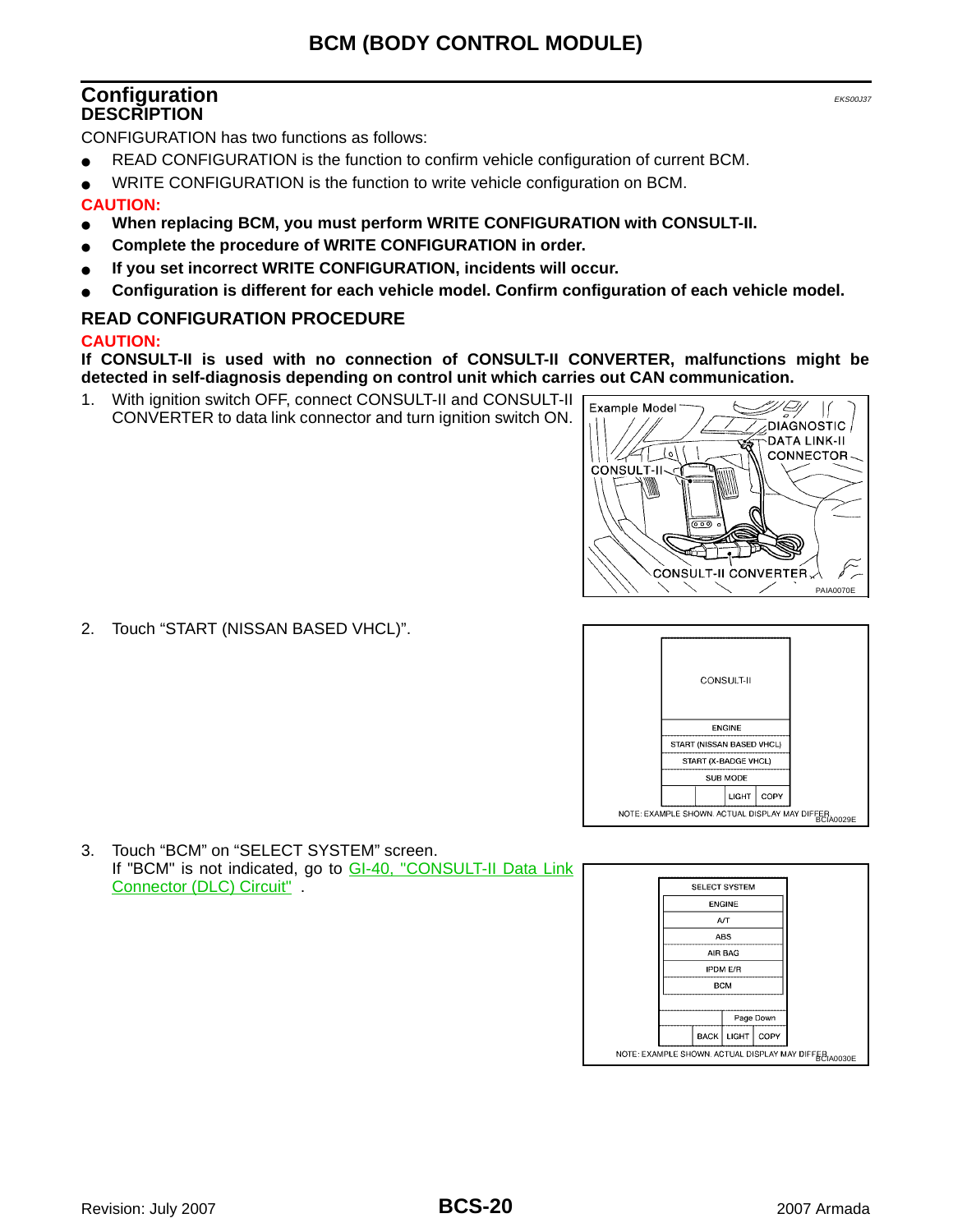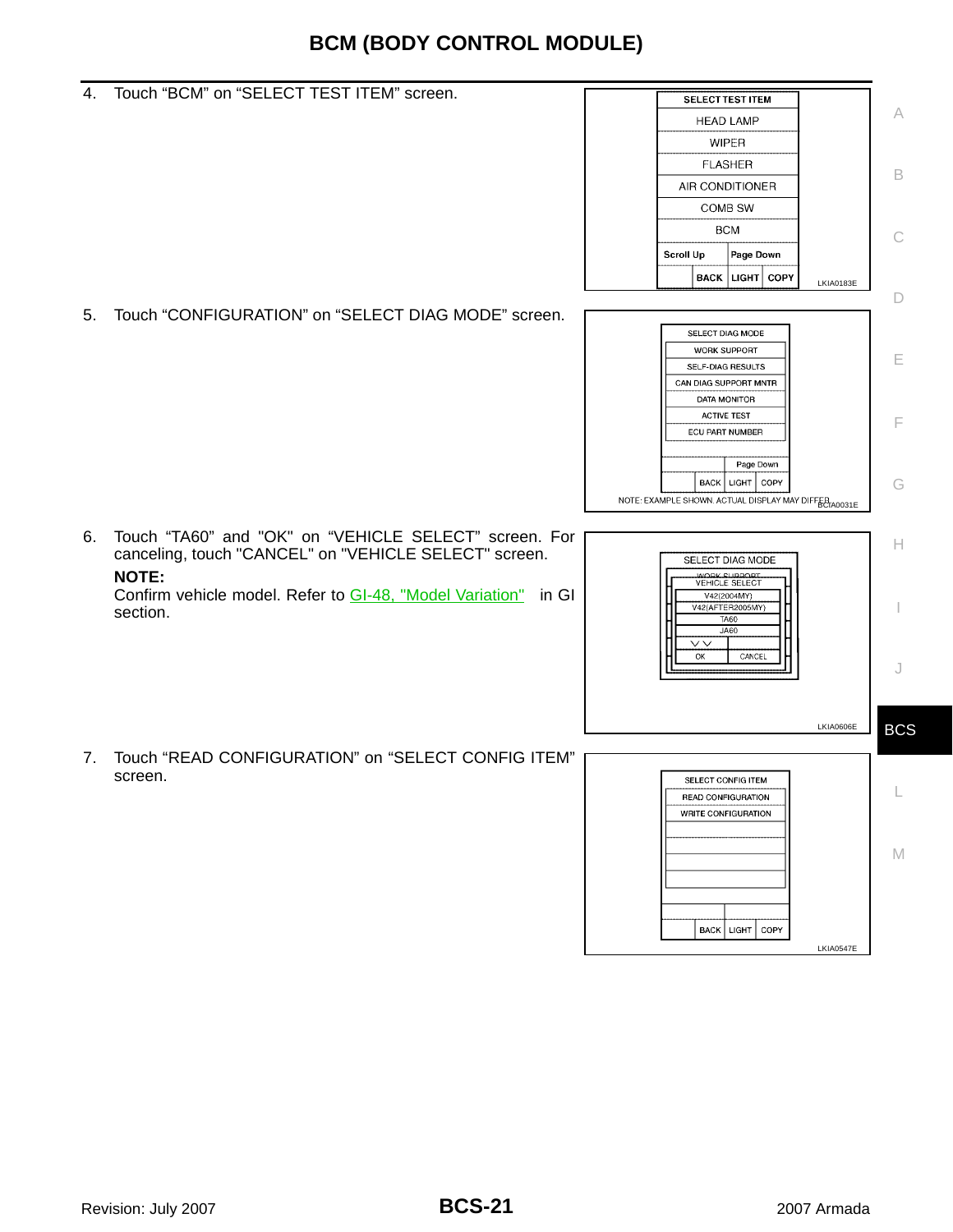8. Configuration of current BCM is printed out automatically. A listing of manual setting items and auto setting items will be displayed. Auto setting items are preset and cannot be changed. Manual setting items can be set by using WRITE CONFIGURA-TION PROCEDURE. Refer to **[BCS-22, "WRITE CONFIGURA-](#page-21-0)**[TION PROCEDURE"](#page-21-0) .



9. Touch "BACK" on "READ CONFIGURATION" screen.



## <span id="page-21-0"></span>**WRITE CONFIGURATION PROCEDURE**

#### **CAUTION:**

**If CONSULT-II is used with no connection of CONSULT-II CONVERTER, malfunctions might be detected in self-diagnosis depending on control unit which carries out CAN communication.**

1. With ignition switch OFF, connect CONSULT-II and CONSULT-II CONVERTER to data link connector and turn ignition switch ON.

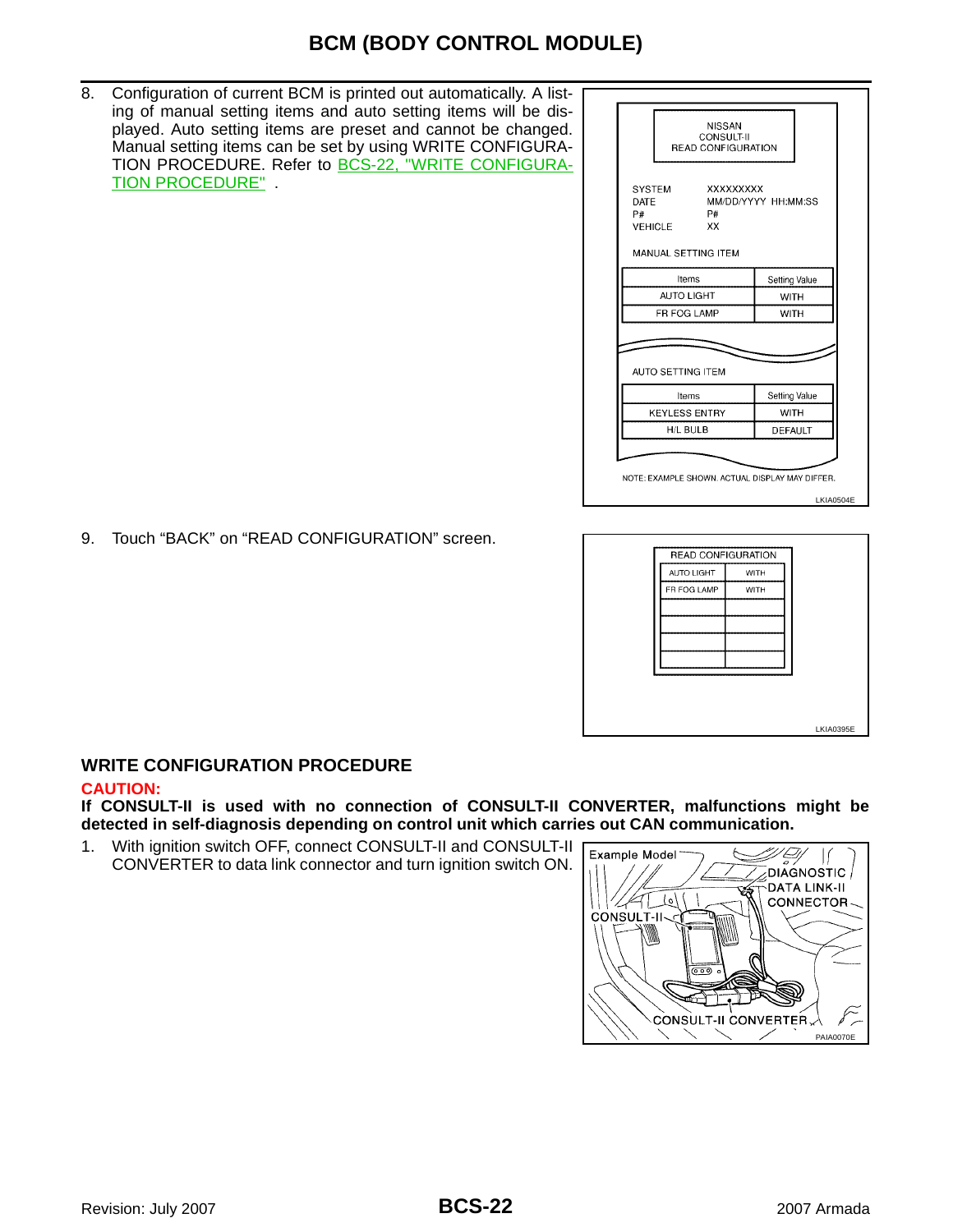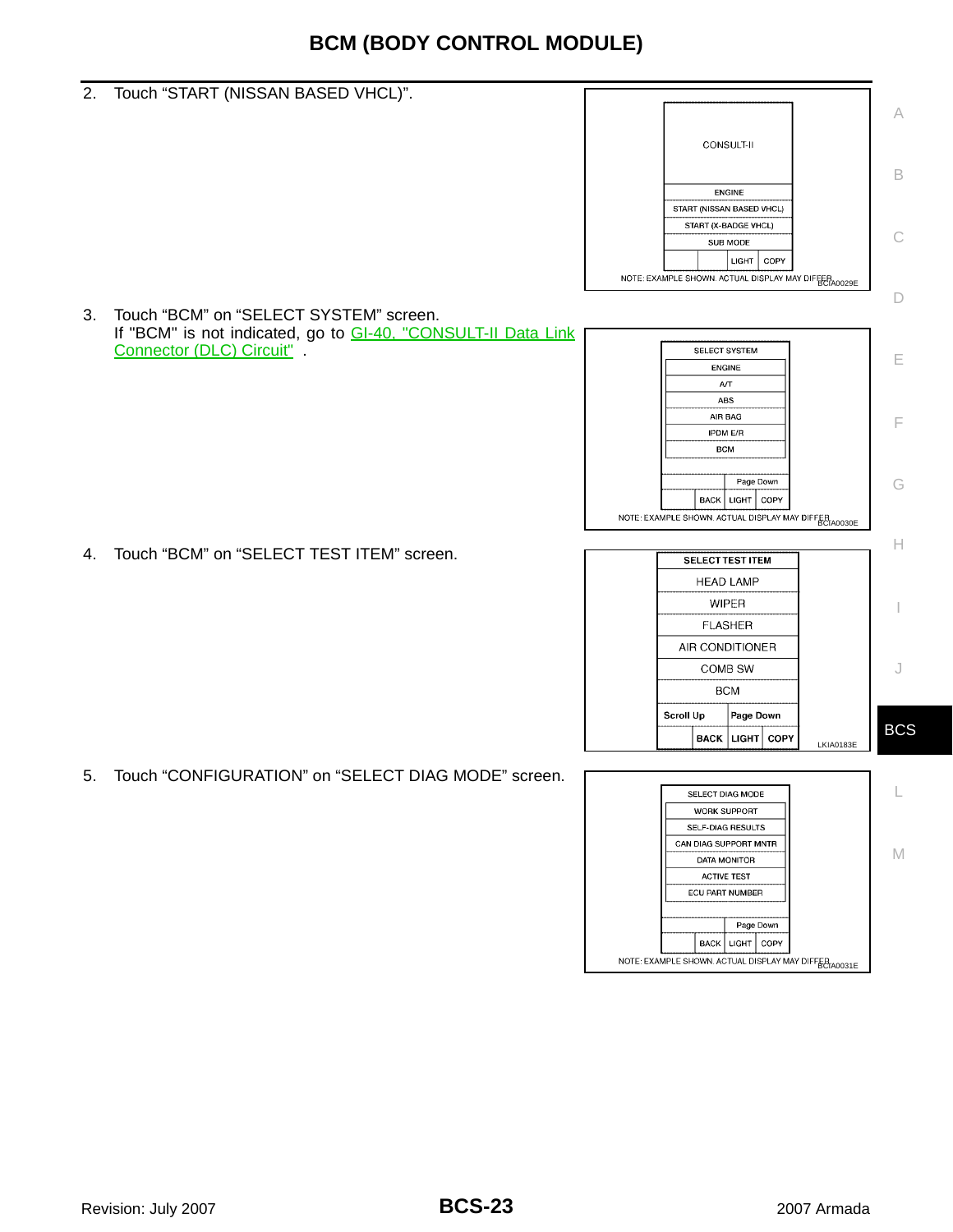6. Touch "TA60" and "OK" on "VEHICLE SELECT" screen. For canceling, touch "CANCEL" on "VEHICLE SELECT" screen. **NOTE:**

Confirm vehicle model. Refer to GI-48, "Model Variation" in GI section.



7. Touch "WRITE CONFIGURATION" on "SELECT CONFIG ITEM" screen.



8. Touch "YES". For canceling, touch "NO".



9. Set by touching selection on "WRITE CONFIGURATION" screen based on the following ITEM LIST.

| <b>ITFM</b>          | <b>SET VAL</b>                 |
|----------------------|--------------------------------|
| FR FOG LAMP          | WITH $\Leftrightarrow$ WITHOUT |
| DTRI                 | WITH $\Leftrightarrow$ WITHOUT |
| <b>SPEED SNS WIP</b> | WITH $\Leftrightarrow$ WITHOUT |
| <b>DISPLAY STYLE</b> | MODE2NOTE                      |
| THFFT AI ARM         | WITH $\Leftrightarrow$ WITHOUT |

#### **NOTE:**

Do not apply MODE1, MODE3 or MODE4.

#### **NOTE:**

Confirm vehicle model. Refer to GI-48, "Model Variation" in GI section.

10. Touch "CHNG SETTING" on "WRITE CONFIGURATION" screen.

#### **CAUTION:**

**Make sure to touch "CHNG SETTING" even if the indicated configuration of new BCM is same as the desirable configuration.**

**If not, configuration which is set automatically by selecting vehicle model cannot be memorized.**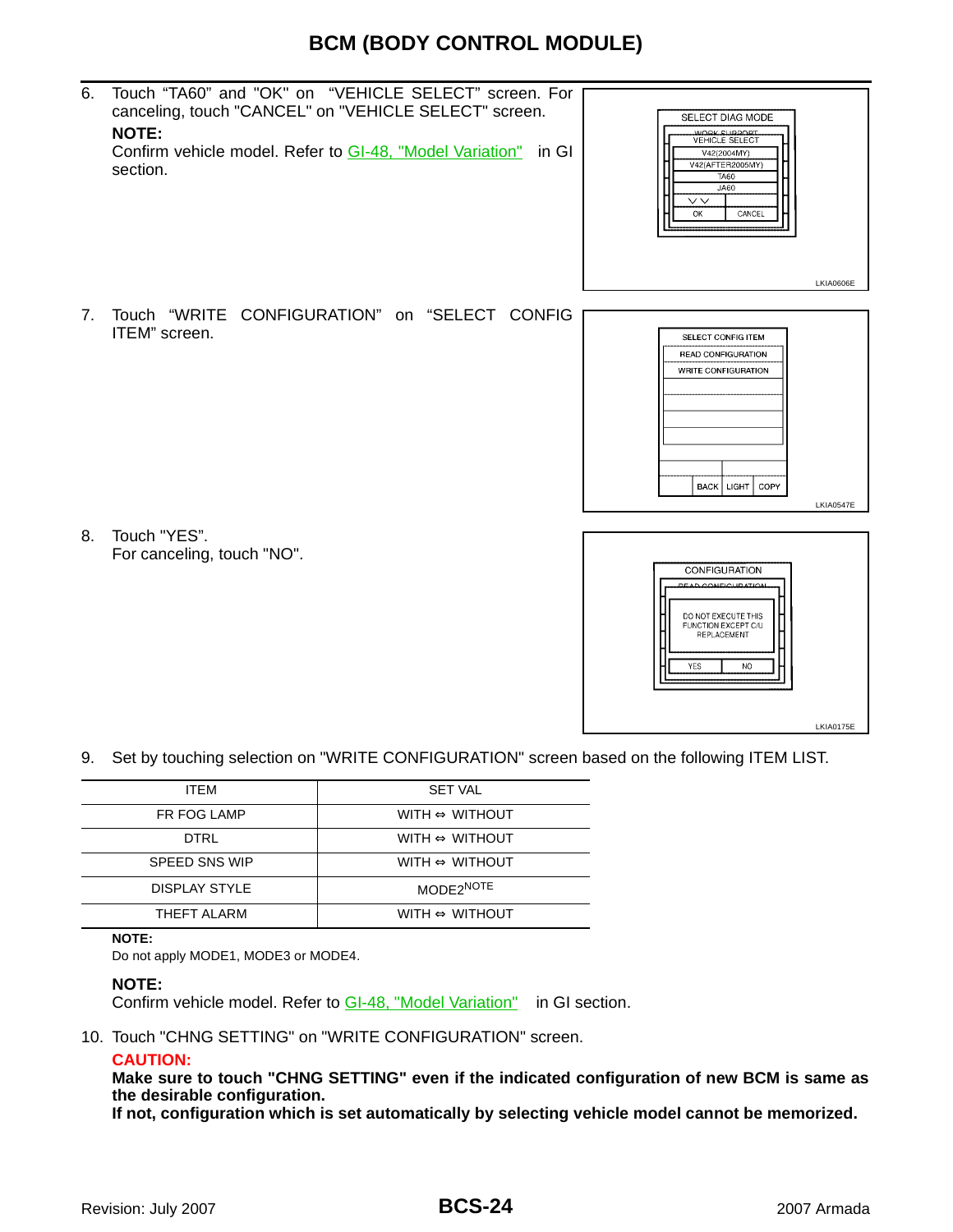11. Touch "OK" on "WRITE CONFIGURATION" screen. If "CANCEL" is touched, it will return to previous screen. WRITE CONFIGURATION A ARE YOU SURE TO CHANGE THE<br>SETTING? PRESS 'OK' THEN SETTING<br>VALUE IS CHANGED. Items Setting Value B AUTO LIGHT WITH FR FOG LAMP **WITH** C LKIA0397E D 12. Wait until the next screen during setting. WRITE CONFIGURATION NOW SETTING..... E Items Setting Value AUTO LIGHT **WITH** FR FOG LAMP **WITH** F G LKIA0398E 13. WRITE CONFIGURATION results are printed out automatically. H Confirm "WRITE CONFIGURATION" is correctly executed by comparing sheet automatically printed out with applicable con-**NISSAN** CONSULT-II figuration list shown in step 9. WRITE CONFIGURATION I SYSTEM XXXXXXXX DATE MM/DD/YYYY HH:MM:SS  $P#$  ${\sf P}\#$ **VEHICLE**  $XX$ J MANUAL SETTING ITEM Items Setting Value BCS AUTO LIGHT **WITH** FR FOG LAMP **WITH** L AUTO SETTING ITEM Setting Value Items M **KEYLESS ENTRY WITH**  $H/L$  BULB DEFAULT NOTE: EXAMPLE SHOWN. ACTUAL DISPLAY MAY DIFFER. LKIA0509E 14. Touch "OK" on "WRITE CONFIGURATION" screen. WRITE CONFIGURATION WRITE CONFIGURATION is completed. PLEASE CHECK THE PRINTOUT AND PRESS 'OK' TO RETURN SYSTEM<br>SELECTION SCREEN. Items Setting Value AUTO LIGHT **WITH** FR FOG LAMP **WITH** LKIA0400E